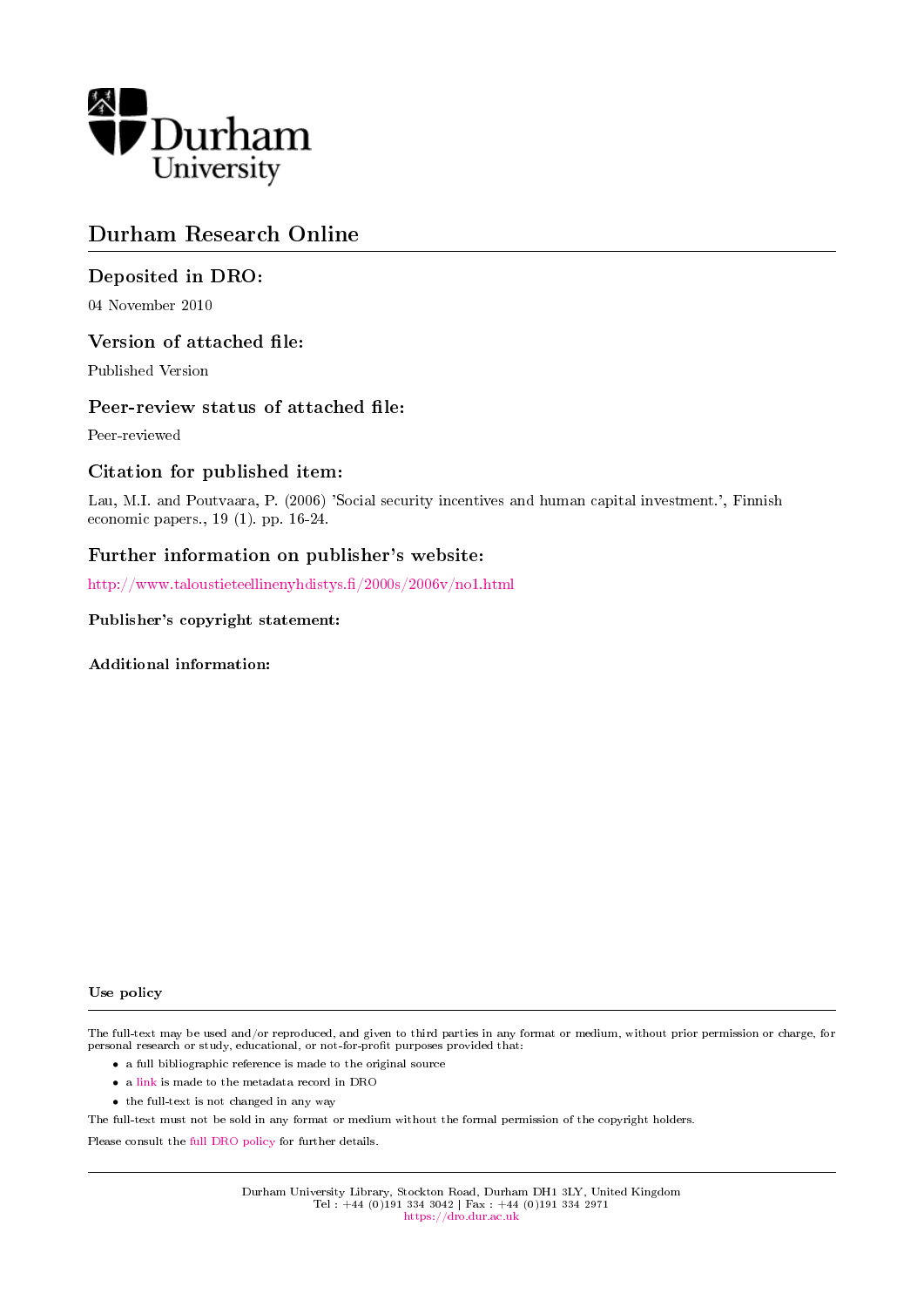<sup>F</sup>innish <sup>E</sup>conomi<sup>c</sup> <sup>P</sup>apers – <sup>V</sup>olum<sup>e</sup> <sup>19</sup> – <sup>N</sup>umber <sup>1</sup> – <sup>S</sup>pring <sup>2</sup>00<sup>6</sup>

## **SOCIAL SECURITY INCENTIVES AND HUMAN CAPITAL INVESTMENT\***

#### MORTEN I. LAU

*<sup>D</sup>epartmen<sup>t</sup> <sup>o</sup>f <sup>E</sup>conomic<sup>s</sup> <sup>a</sup>n<sup>d</sup> <sup>F</sup>inance,* Durham Business School, University of Durham

and

## PANU POUTVAARA

*<sup>D</sup>epartmen<sup>t</sup> <sup>o</sup>f <sup>E</sup>conomics,* P.O. Box 17 (Arkadiankatu 7), FI-00014 University of Helsinki, Finland, *Email: panu.poutvaara@helsinki.fi*

While the effect of social security systems on retirement decisions has received much attention, there are no analytical results on the impact of these systems on individual incentives to invest in human capital. We integrate human capital investment and retirement decisions in an analytical life-cycle model with full certainty and investigate how different social security schemes may affect human capital investment and labor supply. We analyze and compare three different social security systems, *differing on whether benefits are conditional on withdrawal from the labor market* and on previous income. (JEL: H55, I21, J26)

## *1. Introduction*

<sup>I</sup><sup>n</sup> <sup>t</sup>his paper, <sup>w</sup>e exten<sup>d</sup> <sup>t</sup>h<sup>e</sup> previou<sup>s</sup> literatur<sup>e</sup> <sup>b</sup><sup>y</sup> <sup>i</sup>ntegrating huma<sup>n</sup> <sup>c</sup>apital investmen<sup>t</sup> <sup>a</sup>n<sup>d</sup> <sup>r</sup>etiremen<sup>t</sup> decision<sup>s</sup> <sup>i</sup><sup>n</sup> <sup>a</sup><sup>n</sup> <sup>a</sup>nalytical life-cy<sup>c</sup>l<sup>e</sup> model. <sup>W</sup>hil<sup>e</sup> <sup>t</sup>he effec<sup>t</sup> <sup>o</sup>f <sup>s</sup>ocia<sup>l</sup> <sup>s</sup>ecurit<sup>y</sup> <sup>s</sup>ystem<sup>s</sup> on <sup>r</sup>etiremen<sup>t</sup> decision<sup>s</sup> has received <sup>m</sup>uch <sup>a</sup>ttention, <sup>t</sup>h<sup>e</sup> <sup>i</sup>mpac<sup>t</sup> <sup>o</sup>f <sup>t</sup>hes<sup>e</sup> <sup>s</sup>ystem<sup>s</sup> on <sup>i</sup>ndividual incentives t<sup>o</sup> <sup>i</sup>nvest <sup>i</sup><sup>n</sup> huma<sup>n</sup> <sup>c</sup>apita<sup>l</sup> ha<sup>s</sup> no<sup>t</sup> <sup>b</sup>ee<sup>n</sup> <sup>a</sup>nalyzed <sup>a</sup>nalytically. <sup>T</sup>he effec<sup>t</sup> <sup>o</sup>f <sup>s</sup>ocia<sup>l</sup> <sup>s</sup>ecurit<sup>y</sup> <sup>s</sup>ystem on <sup>t</sup>h<sup>e</sup> <sup>i</sup>ncentive<sup>s</sup> <sup>o</sup><sup>f</sup> <sup>t</sup>h<sup>e</sup> previou<sup>s</sup> generation <sup>t</sup><sup>o</sup> <sup>i</sup>nvest <sup>i</sup><sup>n</sup> <sup>t</sup>h<sup>e</sup> <sup>p</sup>ubli<sup>c</sup> education provided <sup>t</sup><sup>o</sup> <sup>t</sup>h<sup>e</sup> futur<sup>e</sup> generation ha<sup>s</sup> <sup>b</sup>ee<sup>n</sup> <sup>a</sup>nalyzed <sup>a</sup>lread<sup>y</sup> <sup>b</sup><sup>y</sup> <sup>P</sup>ogu<sup>e</sup> <sup>a</sup>n<sup>d</sup> <sup>S</sup>gont<sup>z</sup> (1977). <sup>W</sup><sup>e</sup> stud<sup>y</sup> <sup>t</sup>he effects <sup>o</sup>f <sup>s</sup>ocia<sup>l</sup> <sup>s</sup>ecurit<sup>y</sup> <sup>r</sup>ule<sup>s</sup> on privat<sup>e</sup> huma<sup>n</sup> <sup>c</sup>apital investmen<sup>t</sup> <sup>a</sup>n<sup>d</sup> retirement.

<sup>O</sup>u<sup>r</sup> <sup>a</sup>nalysi<sup>s</sup> highlights tw<sup>o</sup> <sup>i</sup>mportan<sup>t</sup> <sup>f</sup>ea<sup>t</sup>ure<sup>s</sup> <sup>o</sup>f <sup>s</sup>ocia<sup>l</sup> <sup>s</sup>ecurit<sup>y</sup> <sup>s</sup>ystems: (i) <sup>a</sup>ctuaria<sup>l</sup> <sup>a</sup>d<sup>j</sup>ustment, <sup>a</sup>n<sup>d</sup> (ii) th<sup>e</sup> lin<sup>k</sup> <sup>b</sup>etwee<sup>n</sup> <sup>i</sup>ndividua<sup>l</sup>

<sup>\*</sup>We are indebted for useful comments to Saku Aura, Bob Chirinko, Uli Hange, Vesa Kanniainen, Marko Köthenbürger, Steinar Strøm, Marcel Thum, Alfons Weichenrieder, two anonymous referees and the editor of this journal, and seminar participants at the Center for Economic Studies in Munich, and the participants of the 6th Spring Meeting of Young Economists, held in Copenhagen March 30 - April 1, 2001. The usual disclaimer applies. This paper was started while Poutvaara was Visiting Fellow at Harvard University and revised while he visited the Center for Economic Studies in Munich. The hospitality of both institutions is grate*fully acknowledged. We acknowledge financial support from <sup>t</sup>h<sup>e</sup> <sup>Y</sup>rj<sup>ö</sup> <sup>J</sup>ahnsson <sup>F</sup>oundation.*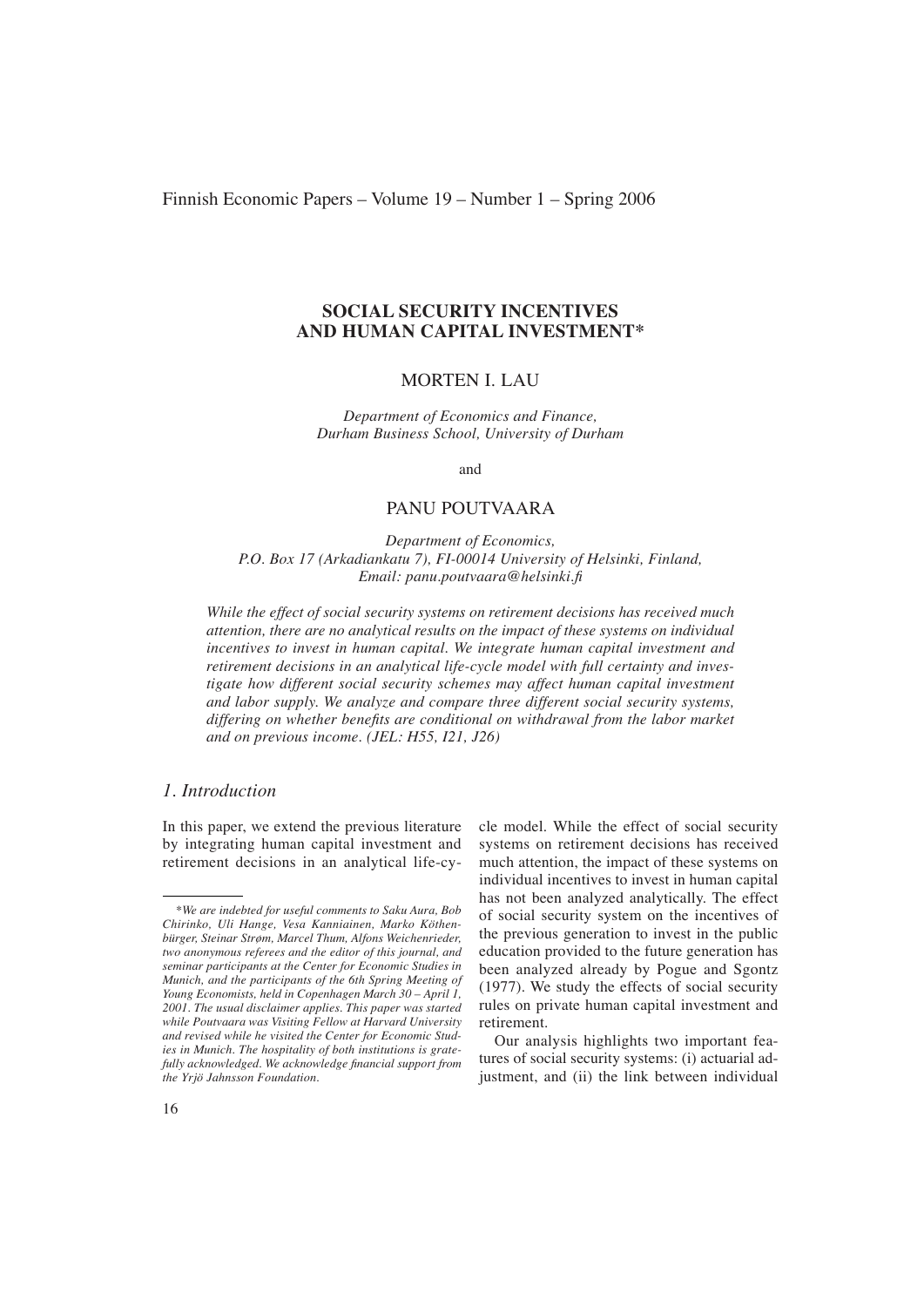social security contributions and benefits. We <sup>e</sup>xpect tha<sup>t</sup> <sup>a</sup>ctuaria<sup>l</sup> <sup>a</sup>djustmen<sup>t</sup> <sup>e</sup>ncourage<sup>s</sup> <sup>l</sup>at<sup>e</sup>r retiremen<sup>t</sup> <sup>b</sup>ecaus<sup>e</sup> <sup>t</sup>h<sup>e</sup> presen<sup>t</sup> <sup>v</sup>alu<sup>e</sup> <sup>o</sup>f <sup>s</sup>ocia<sup>l</sup> security benefits is unaffected by the retirement <sup>a</sup>ge, <sup>a</sup>n<sup>d</sup> <sup>w</sup>e expect that th<sup>e</sup> lin<sup>k</sup> <sup>b</sup>etwee<sup>n</sup> <sup>s</sup>ocia<sup>l</sup> security contributions and benefits has a posi<sup>t</sup>ive effec<sup>t</sup> on huma<sup>n</sup> <sup>c</sup>apital investmen<sup>t</sup> <sup>b</sup>ecaus<sup>e</sup> <sup>t</sup>h<sup>e</sup> <sup>r</sup>eturn on huma<sup>n</sup> <sup>c</sup>apital investmen<sup>t</sup> <sup>i</sup>ncreas<sup>e</sup>s. <sup>F</sup>inally, <sup>w</sup><sup>e</sup> <sup>a</sup>nalyz<sup>e</sup> <sup>t</sup>h<sup>e</sup> <sup>i</sup>nteraction <sup>b</sup>etwee<sup>n</sup> <sup>t</sup>hes<sup>e</sup> <sup>t</sup>w<sup>o</sup> links. <sup>H</sup>o<sup>w</sup> <sup>d</sup>oe<sup>s</sup> <sup>a</sup>ctuaria<sup>l</sup> <sup>a</sup>djustmen<sup>t</sup> <sup>a</sup>ffec<sup>t</sup> huma<sup>n</sup> <sup>c</sup>apital investment, <sup>a</sup>n<sup>d</sup> ho<sup>w</sup> <sup>d</sup>oe<sup>s</sup> <sup>t</sup>h<sup>e</sup> lin<sup>k</sup> <sup>b</sup>etwee<sup>n</sup> <sup>s</sup>ocia<sup>l</sup> <sup>s</sup>ecurit<sup>y</sup> <sup>c</sup>ontribution<sup>s</sup> and benefits affect retirement behavior?

<sup>S</sup>ince <sup>u</sup>ncertaint<sup>y</sup> <sup>a</sup>n<sup>d</sup> abilit<sup>y</sup> <sup>d</sup>ifference<sup>s</sup> <sup>a</sup>r<sup>e</sup> absent, social security cannot offer efficiency gain<sup>s</sup> <sup>i</sup>n ou<sup>r</sup> framework. <sup>H</sup>owever, <sup>B</sup>rowning (1975) <sup>a</sup>n<sup>d</sup> <sup>C</sup>oole<sup>y</sup> <sup>a</sup>n<sup>d</sup> <sup>S</sup>oares (1999) have demonstrated <sup>t</sup>hat socia<sup>l</sup> <sup>s</sup>ecurit<sup>y</sup> <sup>s</sup>ystem<sup>s</sup> <sup>m</sup>a<sup>y</sup> <sup>b</sup><sup>e</sup> <sup>m</sup>aintained <sup>a</sup><sup>s</sup> <sup>a</sup> <sup>v</sup>oting <sup>e</sup>quilibrium, eve<sup>n</sup> <sup>w</sup>he<sup>n</sup> <sup>y</sup>oung generation<sup>s</sup> <sup>a</sup>r<sup>e</sup> hurt. <sup>A</sup>s past <sup>c</sup>ontribu<sup>t</sup>ion<sup>s</sup> <sup>a</sup>r<sup>e</sup> <sup>s</sup>un<sup>k</sup> <sup>c</sup>osts, <sup>t</sup>h<sup>e</sup> <sup>o</sup>l<sup>d</sup> <sup>a</sup>n<sup>d</sup> <sup>m</sup>iddle-aged generation<sup>s</sup> <sup>m</sup>ay vot<sup>e</sup> for redistributiv<sup>e</sup> <sup>r</sup>eason<sup>s</sup> <sup>i</sup><sup>n</sup> favo<sup>r</sup> <sup>o</sup>f <sup>a</sup> <sup>p</sup>ay-as-you-g<sup>o</sup> (PAYG) system. <sup>W</sup><sup>e</sup> <sup>d</sup>o not replicat<sup>e</sup> <sup>t</sup>h<sup>e</sup> <sup>a</sup>nalysi<sup>s</sup> <sup>o</sup>f <sup>a</sup> <sup>v</sup>oting game, <sup>b</sup>ut tak<sup>e</sup> <sup>s</sup>ocia<sup>l</sup> <sup>s</sup>ecurit<sup>y</sup> <sup>r</sup>ule<sup>s</sup> <sup>a</sup><sup>s</sup> given. <sup>I</sup>nstea<sup>d</sup> <sup>o</sup>f <sup>a</sup>sking <sup>w</sup>hat th<sup>e</sup> <sup>o</sup>ptima<sup>l</sup> <sup>s</sup>ocia<sup>l</sup> <sup>s</sup>ecurit<sup>y</sup> <sup>s</sup>ys<sup>t</sup>e<sup>m</sup> <sup>w</sup>oul<sup>d</sup> <sup>b</sup>e, <sup>w</sup><sup>e</sup> focu<sup>s</sup> on <sup>t</sup>he consequence<sup>s</sup> for stead<sup>y</sup> stat<sup>e</sup> generation<sup>s</sup> <sup>o</sup>f <sup>a</sup>dopting <sup>a</sup>lternative social security rules.

<sup>W</sup><sup>e</sup> <sup>a</sup>nalyz<sup>e</sup> <sup>a</sup>nd compar<sup>e</sup> <sup>t</sup>he effects <sup>o</sup>f <sup>t</sup>hree <sup>d</sup>ifferent socia<sup>l</sup> <sup>s</sup>ecurit<sup>y</sup> <sup>c</sup>omponents on privat<sup>e</sup> retirement and education decisions. Social security benefits are financed by a proportional <sup>t</sup>a<sup>x</sup> <sup>r</sup>at<sup>e</sup> on <sup>l</sup>abo<sup>r</sup> <sup>i</sup>ncom<sup>e</sup> <sup>i</sup><sup>n</sup> <sup>e</sup>ach <sup>s</sup>ystem, <sup>a</sup>n<sup>d</sup> the three components include: (i) flat-rate oldage benefits paid to individuals who are older than a given entitlement age, (ii) flat-rate retirement subsidies paid to retired individuals, and (iii) <sup>e</sup>arnings-related <sup>r</sup>etirement subsidies pai<sup>d</sup> <sup>t</sup><sup>o</sup> <sup>r</sup>etired <sup>i</sup>ndividual<sup>s</sup> <sup>a</sup><sup>s</sup> <sup>a</sup> proportion o<sup>f</sup> <sup>w</sup>ag<sup>e</sup> <sup>i</sup>ncome during <sup>a</sup> give<sup>n</sup> <sup>p</sup>erio<sup>d</sup> <sup>b</sup>efor<sup>e</sup> <sup>r</sup>etirement. By naming the first component "old-age benefits", we highlight that these benefits are not <sup>c</sup>onditiona<sup>l</sup> on <sup>w</sup>ithdrawa<sup>l</sup> from <sup>t</sup>h<sup>e</sup> <sup>l</sup>abo<sup>r</sup> <sup>m</sup>ar<sup>k</sup>et. <sup>R</sup>etirement subsidies, on <sup>t</sup>h<sup>e</sup> <sup>o</sup>the<sup>r</sup> hand, <sup>a</sup>re conditiona<sup>l</sup> on <sup>w</sup>ithdrawa<sup>l</sup> from <sup>t</sup>h<sup>e</sup> <sup>l</sup>abo<sup>r</sup> <sup>m</sup>arket, <sup>t</sup>hu<sup>s</sup> <sup>e</sup>ffectivel<sup>y</sup> <sup>s</sup>ubsidizing <sup>r</sup>etirement. The first component is actuarially fair, because the present value of social security benefits is <sup>i</sup>ndependen<sup>t</sup> <sup>o</sup>f <sup>t</sup>h<sup>e</sup> <sup>r</sup>etiremen<sup>t</sup> <sup>a</sup>ge. <sup>T</sup>h<sup>e</sup> <sup>l</sup>ast tw<sup>o</sup> components do not include actuarial adjust<sup>m</sup>ent. <sup>T</sup>h<sup>e</sup> <sup>t</sup>hird componen<sup>t</sup> <sup>i</sup>ntroduce<sup>s</sup> <sup>a</sup> lin<sup>k</sup> <sup>b</sup>etween social security contributions and benefits, whereas social security benefits do not depend on past contributions in the first two compo<sup>n</sup>ents. <sup>W</sup>e do no<sup>t</sup> focu<sup>s</sup> on <sup>e</sup>arnings-related <sup>o</sup>ldage benefits, because this system would repli<sup>c</sup>at<sup>e</sup> <sup>t</sup>h<sup>e</sup> <sup>m</sup>arke<sup>t</sup> <sup>o</sup>utcom<sup>e</sup> <sup>i</sup>n ou<sup>r</sup> framework.

<sup>W</sup><sup>e</sup> <sup>i</sup>nclude <sup>b</sup>oth privat<sup>e</sup> huma<sup>n</sup> <sup>c</sup>apital in<sup>v</sup>estmen<sup>t</sup> <sup>a</sup>n<sup>d</sup> <sup>r</sup>etiremen<sup>t</sup> decisions. <sup>T</sup>he duration <sup>o</sup>f education <sup>i</sup><sup>s</sup> <sup>k</sup>ept <sup>c</sup>onstant, <sup>a</sup>n<sup>d</sup> <sup>t</sup>h<sup>e</sup> <sup>l</sup>eve<sup>l</sup> <sup>o</sup>f huma<sup>n</sup> <sup>c</sup>apita<sup>l</sup> depend<sup>s</sup> on <sup>e</sup>ffort <sup>a</sup>n<sup>d</sup> <sup>r</sup>esource<sup>s</sup> devoted <sup>b</sup><sup>y</sup> <sup>t</sup>h<sup>e</sup> <sup>i</sup>ndividua<sup>l</sup> <sup>t</sup><sup>o</sup> education. <sup>E</sup>ffort <sup>c</sup>oul<sup>d</sup> <sup>a</sup>ls<sup>o</sup> <sup>i</sup>nclude <sup>t</sup>h<sup>e</sup> monetarized <sup>v</sup>alu<sup>e</sup> <sup>o</sup>f time used to study. As we do not want to take stance on ho<sup>w</sup> <sup>t</sup>ime, effort, <sup>a</sup>n<sup>d</sup> <sup>o</sup>the<sup>r</sup> <sup>e</sup>xpense<sup>s</sup> <sup>a</sup>re combined <sup>i</sup><sup>n</sup> <sup>t</sup>h<sup>e</sup> production of huma<sup>n</sup> <sup>c</sup>api<sup>t</sup>al, <sup>w</sup>e do no<sup>t</sup> <sup>i</sup>nclude explicitl<sup>y</sup> <sup>a</sup> <sup>c</sup>hoice <sup>o</sup>f <sup>t</sup>im<sup>e</sup> devoted to studies.

<sup>O</sup>ur results suggest tha<sup>t</sup> <sup>a</sup>ctuaria<sup>l</sup> <sup>s</sup>ocia<sup>l</sup> <sup>s</sup>e<sup>c</sup>urit<sup>y</sup> <sup>s</sup>cheme<sup>s</sup> <sup>e</sup>ncourag<sup>e</sup> <sup>l</sup>ater retiremen<sup>t</sup> <sup>a</sup>n<sup>d</sup> <sup>t</sup>hu<sup>s</sup> <sup>i</sup>ncreas<sup>e</sup> <sup>t</sup>h<sup>e</sup> <sup>i</sup>ncentiv<sup>e</sup> <sup>t</sup><sup>o</sup> <sup>i</sup>nvest <sup>i</sup><sup>n</sup> huma<sup>n</sup> <sup>c</sup>apita<sup>l</sup> <sup>c</sup>ompared <sup>t</sup>o non-actuaria<sup>l</sup> <sup>s</sup>chemes. <sup>W</sup><sup>e</sup> also find that a stronger correspondence be<sup>t</sup>wee<sup>n</sup> <sup>e</sup>arning<sup>s</sup> histor<sup>y</sup> <sup>a</sup>n<sup>d</sup> <sup>s</sup>ocia<sup>l</sup> <sup>s</sup>ecurit<sup>y</sup> <sup>b</sup>enefits increases the incentive to invest in human capital and postpones retirement.

Most related to our paper, Jensen, Lau and <sup>P</sup>outvaar<sup>a</sup> (2004) stud<sup>y</sup> <sup>t</sup>he effects <sup>o</sup>f <sup>a</sup>lternativ<sup>e</sup> <sup>s</sup>ocia<sup>l</sup> <sup>s</sup>ecurit<sup>y</sup> <sup>r</sup>ule<sup>s</sup> on huma<sup>n</sup> <sup>c</sup>apita<sup>l</sup> forma<sup>t</sup>ion, <sup>r</sup>etiremen<sup>t</sup> <sup>a</sup>n<sup>d</sup> <sup>w</sup>elfar<sup>e</sup> <sup>u</sup>sing <sup>a</sup> <sup>c</sup>omputa<sup>t</sup>iona<sup>l</sup> genera<sup>l</sup> <sup>e</sup>quilibrium model. <sup>O</sup>ur pape<sup>r</sup> <sup>c</sup>omplements theirs <sup>i</sup><sup>n</sup> four respects. <sup>F</sup>irst, <sup>t</sup>hi<sup>s</sup> <sup>p</sup>ape<sup>r</sup> derives the effects <sup>o</sup>f <sup>s</sup>ocia<sup>l</sup> <sup>s</sup>ecurit<sup>y</sup> <sup>r</sup>ule<sup>s</sup> <sup>a</sup>nalytically, <sup>r</sup>ather than numerically. <sup>S</sup>econd, <sup>J</sup>ense<sup>n</sup> <sup>e</sup><sup>t</sup> <sup>a</sup>l. (2004) <sup>a</sup>nalyz<sup>e</sup> <sup>t</sup>h<sup>e</sup> productivit<sup>y</sup> process <sup>i</sup><sup>n</sup> <sup>w</sup>hich huma<sup>n</sup> <sup>c</sup>apita<sup>l</sup> formation <sup>c</sup>on<sup>t</sup>inue<sup>s</sup> <sup>o</sup>ver th<sup>e</sup> <sup>w</sup>hol<sup>e</sup> life-time, <sup>a</sup>n<sup>d</sup> <sup>t</sup>her<sup>e</sup> <sup>i</sup><sup>s</sup> no <sup>p</sup>erio<sup>d</sup> <sup>o</sup>f forma<sup>l</sup> <sup>s</sup>chooling. <sup>T</sup>his paper studie<sup>s</sup> forma<sup>l</sup> education <sup>w</sup>hich <sup>t</sup>akes place <sup>b</sup>efore entr<sup>y</sup> <sup>i</sup>nt<sup>o</sup> <sup>t</sup>h<sup>e</sup> <sup>l</sup>abo<sup>r</sup> <sup>m</sup>arket. <sup>T</sup>hird, <sup>t</sup>his pape<sup>r</sup> <sup>a</sup>ssume<sup>s</sup> <sup>t</sup>ha<sup>t</sup> education ha<sup>s</sup> <sup>e</sup>ffort <sup>c</sup>osts, <sup>w</sup>hil<sup>e</sup> <sup>J</sup>ense<sup>n</sup> <sup>e</sup><sup>t</sup> <sup>a</sup>l. <sup>a</sup>ssum<sup>e</sup> <sup>t</sup>ha<sup>t</sup> <sup>i</sup><sup>t</sup> onl<sup>y</sup> has time costs. <sup>F</sup>ourth, <sup>J</sup>ense<sup>n</sup> <sup>e</sup><sup>t</sup> <sup>a</sup>l. (2004) <sup>c</sup>ompar<sup>e</sup> onl<sup>y</sup> <sup>s</sup>ystem<sup>s</sup> <sup>i</sup><sup>n</sup> <sup>w</sup>hich <sup>t</sup>h<sup>e</sup> lin<sup>k</sup> <sup>b</sup>etwee<sup>n</sup> previou<sup>s</sup> <sup>e</sup>arning<sup>s</sup> <sup>a</sup>n<sup>d</sup> benefit rate is either linear or non-existent, while <sup>t</sup>h<sup>e</sup> <sup>a</sup>nalytica<sup>l</sup> framewor<sup>k</sup> <sup>o</sup>f <sup>t</sup>his pape<sup>r</sup> <sup>a</sup>llow<sup>s</sup> deriving <sup>r</sup>esults fo<sup>r</sup> <sup>a</sup>rbitrar<sup>y</sup> <sup>c</sup>onve<sup>x</sup> <sup>c</sup>ombina<sup>t</sup>ion<sup>s</sup> <sup>o</sup>f <sup>d</sup>ifferent systems.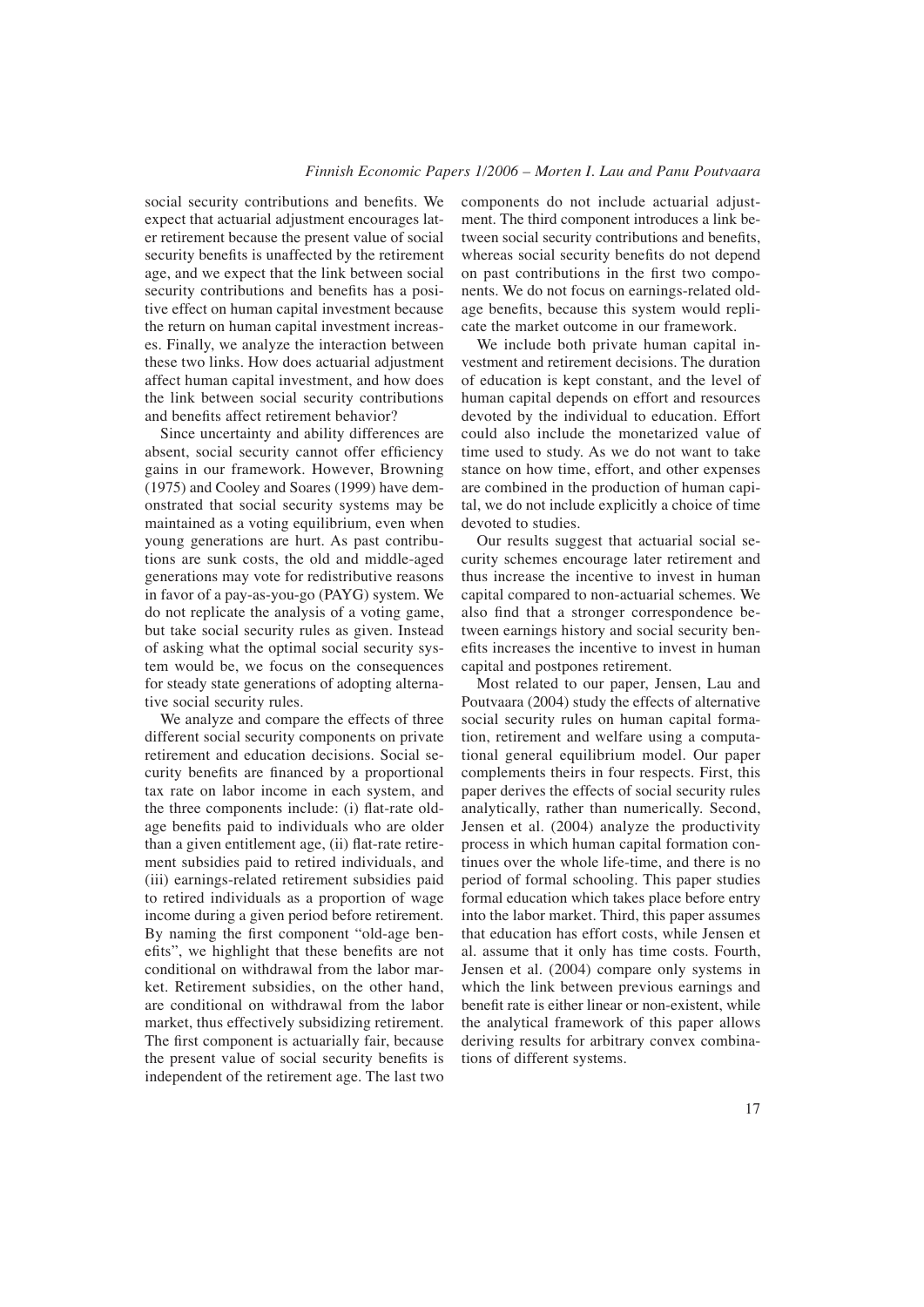#### Finnish Economic Papers 1/2006 - Morten I. Lau and Panu Poutvaara

<sup>T</sup>h<sup>e</sup> <sup>p</sup>ape<sup>r</sup> <sup>i</sup><sup>s</sup> <sup>o</sup>rganized <sup>a</sup><sup>s</sup> follows. <sup>T</sup>h<sup>e</sup> mode<sup>l</sup> is first introduced without social security in Sec<sup>t</sup>ion <sup>2</sup>, <sup>a</sup>n<sup>d</sup> <sup>t</sup>hree <sup>a</sup>lternative components <sup>o</sup>f <sup>s</sup>o<sup>c</sup>ia<sup>l</sup> <sup>s</sup>ecurit<sup>y</sup> <sup>a</sup>r<sup>e</sup> <sup>t</sup>he<sup>n</sup> <sup>i</sup>ntroduced <sup>a</sup>nd compared in Section 3. Using general specifications of production <sup>a</sup>n<sup>d</sup> <sup>u</sup>tilit<sup>y</sup> functions, <sup>w</sup>e deriv<sup>e</sup> <sup>a</sup>n<sup>d</sup> <sup>c</sup>ompar<sup>e</sup> <sup>t</sup>he economic effects on huma<sup>n</sup> <sup>c</sup>apita<sup>l</sup> <sup>i</sup>nvestmen<sup>t</sup> <sup>a</sup>n<sup>d</sup> <sup>r</sup>etiremen<sup>t</sup> <sup>o</sup>f <sup>m</sup>argina<sup>l</sup> <sup>c</sup>hange<sup>s</sup> <sup>i</sup><sup>n</sup> <sup>t</sup>h<sup>e</sup> <sup>w</sup>eights <sup>o</sup>f <sup>t</sup>h<sup>e</sup> <sup>t</sup>hree <sup>s</sup>ocia<sup>l</sup> <sup>s</sup>ecurit<sup>y</sup> <sup>c</sup>om<sup>p</sup>onents. I<sup>n</sup> <sup>S</sup>ection 4, <sup>w</sup><sup>e</sup> <sup>a</sup>ppl<sup>y</sup> <sup>a</sup> <sup>C</sup>obb-Dougla<sup>s</sup> specification of the utility function, which al<sup>l</sup>ow<sup>s</sup> <sup>u</sup>s t<sup>o</sup> <sup>r</sup>an<sup>k</sup> <sup>a</sup>ll <sup>t</sup>hree <sup>s</sup>ystem<sup>s</sup> <sup>w</sup>ith <sup>r</sup>espec<sup>t</sup> <sup>t</sup><sup>o</sup> <sup>t</sup>he distortions the<sup>y</sup> <sup>c</sup>aus<sup>e</sup> <sup>i</sup><sup>n</sup> huma<sup>n</sup> <sup>c</sup>apita<sup>l</sup> <sup>i</sup>nvestmen<sup>t</sup> <sup>a</sup>n<sup>d</sup> <sup>r</sup>etiremen<sup>t</sup> <sup>b</sup>ehavior. <sup>S</sup>ection 5 presents <sup>a</sup> mode<sup>l</sup> <sup>w</sup>her<sup>e</sup> <sup>i</sup>nvestmen<sup>t</sup> <sup>i</sup><sup>n</sup> huma<sup>n</sup> <sup>c</sup>apital i<sup>s</sup> held constant. <sup>S</sup>ection <sup>6</sup> <sup>c</sup>oncludes.

## 2. Human capital and retirement with*out social security*

<sup>T</sup><sup>o</sup> illustrat<sup>e</sup> ho<sup>w</sup> <sup>d</sup>ifferent socia<sup>l</sup> <sup>s</sup>ecurit<sup>y</sup> <sup>s</sup>ys<sup>t</sup>em<sup>s</sup> <sup>m</sup>a<sup>y</sup> <sup>a</sup>ffect th<sup>e</sup> <sup>s</sup>uppl<sup>y</sup> <sup>a</sup>n<sup>d</sup> <sup>q</sup>ualit<sup>y</sup> <sup>o</sup>f <sup>l</sup>abor, <sup>w</sup>e construc<sup>t</sup> <sup>a</sup> <sup>s</sup>impl<sup>e</sup> life-cycl<sup>e</sup> mode<sup>l</sup> <sup>w</sup>ith <sup>e</sup>n<sup>d</sup>ogenou<sup>s</sup> huma<sup>n</sup> <sup>c</sup>apita<sup>l</sup> formation <sup>a</sup>n<sup>d</sup> <sup>r</sup>etire<sup>m</sup>ent. <sup>A</sup>fte<sup>r</sup> <sup>c</sup>ompleting education, <sup>a</sup><sup>n</sup> <sup>i</sup>ndividua<sup>l</sup> decide<sup>s</sup> ho<sup>w</sup> <sup>l</sup>ong h<sup>e</sup> <sup>o</sup>r sh<sup>e</sup> <sup>w</sup>ill <sup>b</sup><sup>e</sup> <sup>a</sup>ctiv<sup>e</sup> <sup>i</sup><sup>n</sup> <sup>t</sup>h<sup>e</sup> <sup>l</sup>abo<sup>r</sup> <sup>m</sup>arke<sup>t</sup> <sup>a</sup>n<sup>d</sup> <sup>w</sup>he<sup>n</sup> <sup>t</sup><sup>o</sup> <sup>r</sup>etire. <sup>I</sup>n othe<sup>r</sup> <sup>w</sup>ords, <sup>t</sup>h<sup>e</sup> <sup>r</sup>etiremen<sup>t</sup> <sup>a</sup>g<sup>e</sup> <sup>i</sup><sup>s</sup> <sup>e</sup>ndogenou<sup>s</sup> <sup>i</sup><sup>n</sup> <sup>t</sup>h<sup>e</sup> model. <sup>A</sup>ll <sup>a</sup>gents <sup>a</sup>r<sup>e</sup> <sup>i</sup>dentical, <sup>a</sup>n<sup>d</sup> <sup>w</sup><sup>e</sup> <sup>a</sup>nalyz<sup>e</sup> <sup>t</sup>h<sup>e</sup> <sup>o</sup>p<sup>t</sup>ima<sup>l</sup> <sup>b</sup>ehavio<sup>r</sup> <sup>o</sup>f <sup>a</sup> <sup>r</sup>epresentativ<sup>e</sup> <sup>a</sup>gent. <sup>P</sup>ubli<sup>c</sup> <sup>e</sup>xpenditure<sup>s</sup> <sup>a</sup>r<sup>e</sup> no<sup>t</sup> <sup>i</sup>ncluded <sup>i</sup><sup>n</sup> <sup>t</sup>his section.

Human capital investment includes education <sup>o</sup>btained <sup>a</sup><sup>t</sup> <sup>u</sup>niversitie<sup>s</sup> <sup>a</sup>n<sup>d</sup> <sup>o</sup>the<sup>r</sup> <sup>i</sup>nstitution<sup>s</sup> <sup>o</sup>f highe<sup>r</sup> <sup>l</sup>earning, <sup>a</sup><sup>s</sup> <sup>w</sup>ell <sup>a</sup><sup>s</sup> <sup>a</sup>n<sup>y</sup> <sup>c</sup>ourse<sup>s</sup> <sup>a</sup>n<sup>d</sup> training <sup>o</sup>btained elsewhere. <sup>S</sup>om<sup>e</sup> <sup>i</sup>nputs hav<sup>e</sup> <sup>t</sup><sup>o</sup> <sup>b</sup><sup>e</sup> <sup>p</sup>urchased, lik<sup>e</sup> <sup>t</sup>uition <sup>a</sup>nd cours<sup>e</sup> <sup>m</sup>ateri<sup>a</sup>l. <sup>I</sup><sup>n</sup> <sup>a</sup>ddition <sup>t</sup><sup>o</sup> <sup>p</sup>urchased <sup>i</sup>nputs, studying <sup>r</sup>equires effort, the utility cost of which we meas<sup>u</sup>r<sup>e</sup> <sup>a</sup><sup>s</sup> <sup>e</sup>quivalen<sup>t</sup> <sup>u</sup>nits <sup>o</sup>f lifetime consumption. Before us, this simplification has been used by <sup>C</sup>reme<sup>r</sup> <sup>a</sup>n<sup>d</sup> <sup>P</sup>estiea<sup>u</sup> (2003) t<sup>o</sup> present th<sup>e</sup> <sup>u</sup>til<sup>i</sup>t<sup>y</sup> <sup>c</sup>ost <sup>o</sup>f <sup>w</sup>orking <sup>a</sup><sup>s</sup> <sup>a</sup> <sup>q</sup>uadrati<sup>c</sup> <sup>l</sup>oss <sup>w</sup>hich <sup>i</sup><sup>s</sup> deducted from <sup>r</sup>esource<sup>s</sup> <sup>a</sup>vailabl<sup>e</sup> fo<sup>r</sup> <sup>c</sup>onsumption. We keep time spent on education constant, <sup>w</sup>hil<sup>e</sup> <sup>a</sup>llowing <sup>e</sup>ffort t<sup>o</sup> <sup>v</sup>ary. <sup>W</sup>e denot<sup>e</sup> <sup>i</sup>ndividual investment in education by *H*, measured <sup>a</sup><sup>s</sup> <sup>e</sup>quivalen<sup>t</sup> <sup>u</sup>nits <sup>o</sup>f <sup>t</sup>he consumption <sup>g</sup>ood, <sup>a</sup>n<sup>d</sup> <sup>r</sup>efer t<sup>o</sup> <sup>i</sup>t simpl<sup>y</sup> <sup>a</sup>s the cost <sup>o</sup>f education. <sup>T</sup>h<sup>e</sup> <sup>t</sup>im<sup>e</sup> horizon <sup>a</sup>fte<sup>r</sup> education <sup>i</sup><sup>s</sup> <sup>c</sup>ompleted

<sup>i</sup><sup>s</sup> normalized <sup>a</sup><sup>t</sup> <sup>u</sup>nit<sup>y</sup> <sup>f</sup>o<sup>r</sup> <sup>e</sup>ac<sup>h</sup> <sup>a</sup>gent, <sup>a</sup>n<sup>d</sup> <sup>t</sup>her<sup>e</sup> <sup>i</sup><sup>s</sup> no <sup>u</sup>ncertaint<sup>y</sup> abou<sup>t</sup> life expectanc<sup>y</sup> <sup>o</sup>r th<sup>e</sup> <sup>r</sup>eturn on education. <sup>E</sup>ve<sup>n</sup> <sup>t</sup>hough modelling hu<sup>m</sup>a<sup>n</sup> <sup>c</sup>apita<sup>l</sup> formation <sup>a</sup><sup>s</sup> <sup>a</sup> <sup>p</sup>ure consumption <sup>e</sup>xpenditur<sup>e</sup> <sup>i</sup><sup>s</sup> <sup>a</sup> strong <sup>a</sup>ssumption, <sup>t</sup>h<sup>e</sup> mode<sup>l</sup> <sup>c</sup>oul<sup>d</sup> <sup>b</sup><sup>e</sup> <sup>s</sup>olved <sup>n</sup>umericall<sup>y</sup> <sup>a</sup>ls<sup>o</sup> <sup>w</sup>ith <sup>a</sup><sup>n</sup> <sup>a</sup>lter<sup>n</sup>ativ<sup>e</sup> <sup>a</sup>ssumption <sup>t</sup>ha<sup>t</sup> huma<sup>n</sup> <sup>c</sup>apita<sup>l</sup> formation requires also time. 1

<sup>P</sup>erfec<sup>t</sup> <sup>c</sup>ompetition prevail<sup>s</sup> <sup>i</sup><sup>n</sup> <sup>e</sup>ach <sup>m</sup>arket, <sup>w</sup>hich <sup>i</sup>mplies tha<sup>t</sup> <sup>o</sup>utpu<sup>t</sup> <sup>a</sup>n<sup>d</sup> factor price<sup>s</sup> <sup>a</sup>r<sup>e</sup> give<sup>n</sup> <sup>t</sup><sup>o</sup> <sup>a</sup>ll individual<sup>s</sup> <sup>i</sup><sup>n</sup> <sup>t</sup>h<sup>e</sup> model. <sup>T</sup>h<sup>e</sup> price <sup>o</sup>f <sup>t</sup>h<sup>e</sup> homogeneou<sup>s</sup> <sup>c</sup>onsumption goo<sup>d</sup> <sup>i</sup><sup>s</sup> nor<sup>m</sup>alized <sup>a</sup><sup>t</sup> <sup>u</sup>nity. <sup>W</sup><sup>e</sup> <sup>a</sup>ssum<sup>e</sup> <sup>t</sup>ha<sup>t</sup> lifetim<sup>e</sup> <sup>u</sup>tilit<sup>y</sup> depend<sup>s</sup> on <sup>c</sup>onsumption over th<sup>e</sup> lifetime, <sup>a</sup>n<sup>d</sup> on time spent on retirement:

$$
\widetilde{U} = \int_{t=0}^{1} e^{-\rho t} u(c(t)) dt + \int_{t=0}^{1} e^{-\rho t} v(t, \psi_t) dt,
$$

<sup>i</sup><sup>n</sup> <sup>w</sup>hich *<sup>c</sup>(t)* is <sup>t</sup>he flo<sup>w</sup> of consumption at time  $t$ , and  $u(c(t))$  denotes utility from consumption at time  $t$ , and  $\rho$  is a subjective discount factor. The dummy variable  $\psi_t$  obtains value on<sup>e</sup> <sup>i</sup>f <sup>t</sup>h<sup>e</sup> <sup>i</sup>ndividual is retired <sup>a</sup>t tim<sup>e</sup> *<sup>t</sup>*, <sup>a</sup>n<sup>d</sup> <sup>z</sup>ero otherwise. <sup>R</sup>etiremen<sup>t</sup> <sup>i</sup><sup>s</sup> <sup>a</sup><sup>n</sup> <sup>i</sup>rreversibl<sup>e</sup> <sup>a</sup>ction, <sup>i</sup>mplying <sup>t</sup>ha<sup>t</sup> <sup>w</sup>ith <sup>a</sup> <sup>r</sup>etiremen<sup>t</sup> <sup>a</sup>g<sup>e</sup>  $1 - R$ ,  $\psi_t = 0$  when  $0 \le t < 1 - R$  and  $\psi_t =$ 1 when  $1 - R \le t \le 1$ . The utility flow from retirement,  $v(t, \psi_t)$ , may depend on individual <sup>a</sup>g<sup>e</sup> *<sup>t</sup>*. <sup>T</sup>hi<sup>s</sup> <sup>a</sup>llow<sup>s</sup> <sup>u</sup>s t<sup>o</sup> <sup>c</sup>apture, fo<sup>r</sup> <sup>e</sup>xample, <sup>t</sup>h<sup>e</sup> <sup>p</sup>ossibilit<sup>y</sup> <sup>t</sup>hat th<sup>e</sup> <sup>u</sup>tilit<sup>y</sup> <sup>c</sup>ost <sup>o</sup>f <sup>w</sup>ork<sup>i</sup>ng <sup>c</sup>oul<sup>d</sup> <sup>i</sup>ncreas<sup>e</sup> <sup>w</sup>ith <sup>a</sup>ge. <sup>W</sup><sup>e</sup> <sup>a</sup>ssum<sup>e</sup> <sup>t</sup>ha<sup>t</sup>  $v(t,1) > v(t,0)$  $\forall t \in [0, 1]$ . Our assumption that utility is separable between consumption and time spent on retirement considerably simplifies <sup>t</sup>h<sup>e</sup> <sup>a</sup>nalysis. <sup>H</sup>owever, <sup>t</sup>hi<sup>s</sup> <sup>a</sup>ssume<sup>s</sup> <sup>a</sup>wa<sup>y</sup> <sup>a</sup>n<sup>y</sup> retirement-consumption-drop puzzle.

<sup>T</sup>he consumption good ca<sup>n</sup> <sup>b</sup><sup>e</sup> <sup>b</sup>orrowed <sup>o</sup><sup>r</sup> <sup>l</sup>en<sup>t</sup> <sup>i</sup>nternationall<sup>y</sup> <sup>a</sup><sup>t</sup> <sup>a</sup> <sup>z</sup>er<sup>o</sup> <sup>i</sup>nterest rate. <sup>T</sup>hi<sup>s</sup> simplification allows us to present lifetime utility  $\tilde{U}$  in a more concise form, as a func<sup>t</sup>ion of lifetime consumption *<sup>C</sup>* <sup>a</sup>n<sup>d</sup> <sup>r</sup>etiremen<sup>t</sup> <sup>a</sup>g<sup>e</sup> *<sup>R</sup>*:

$$
(1) \qquad \tilde{U} = U(C) + V(R).
$$

<sup>1</sup> See Jensen et al.  $(2004)$  for an analysis in which education has only time cost. The similarities and differences between Jensen et al. (2004) and this paper are discussed *<sup>i</sup><sup>n</sup> <sup>s</sup>ection 4.*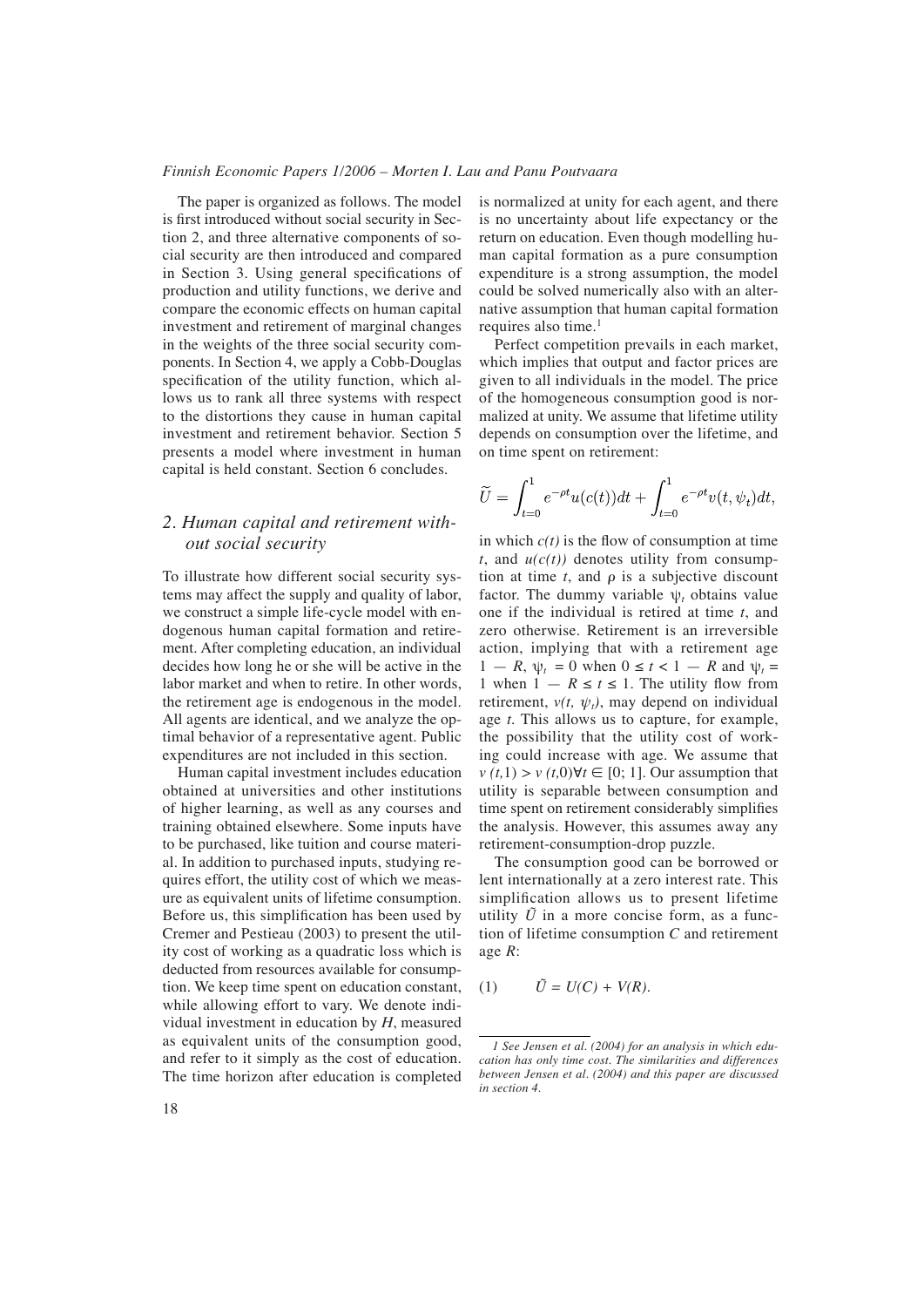We assume that  $u(c(t))$  is a strictly increasing and concave function of  $c(t)$ , which suffices <sup>t</sup><sup>o</sup> guarantee <sup>t</sup>ha<sup>t</sup> *<sup>U</sup>* <sup>a</sup>ls<sup>o</sup> <sup>i</sup><sup>s</sup> <sup>a</sup> <sup>c</sup>oncav<sup>e</sup> func<sup>t</sup>ion o<sup>f</sup> <sup>c</sup>onsumption *<sup>C</sup>*. <sup>T</sup>h<sup>e</sup> <sup>a</sup>ssumption <sup>t</sup>ha<sup>t</sup> *<sup>d</sup>*  $\frac{d}{dt}$  [*v*(*t*, 1) *— v*(*t*, 0)] ≥ 0 is sufficient to guarantee that  $V(R)$  is a concave function of  $R$ . We assume that  $\lim_{\epsilon \to 0^+} U'(C) = \infty$ ,  $\lim_{\epsilon \to 0^+} V'(R) = \infty$  and<br> $\lim_{\epsilon \to 0^+} w'(H) = \infty$  in order to guarantee interior so- $\lim_{\substack{H \to 0 \\ \text{lnifons}}} w'(H) = \infty^0$  in order to guarantee interior so- $H_{\text{up}}^{\text{+}}$  and  $H_{\text{up}}^{\text{+}}$  and  $H_{\text{up}}$  and  $H_{\text{up}}^{\text{+}}$  are sumplication of human capital investment  $H_{\text{up}}^{\text{+}}$  w = w(*H*) of human capital investment  $H$ ,  $w = w(H)$ .

<sup>T</sup>h<sup>e</sup> lifetim<sup>e</sup> <sup>b</sup>udget constraint states that th<sup>e</sup> <sup>v</sup>alu<sup>e</sup> <sup>o</sup>f lifetime expenditures on <sup>c</sup>onsumption <sup>a</sup>n<sup>d</sup> huma<sup>n</sup> <sup>c</sup>apital investmen<sup>t</sup> <sup>c</sup>anno<sup>t</sup> <sup>e</sup>xceed life<sup>t</sup>im<sup>e</sup> <sup>i</sup>ncom<sup>e</sup> from the suppl<sup>y</sup> <sup>o</sup>f <sup>l</sup>abor services:

$$
(2) \qquad (I - R) \cdot w(H) = C + H,
$$

where  $(1 - R)$  is the duration of working life, <sup>a</sup><sup>s</sup> <sup>w</sup>ell <sup>a</sup>s th<sup>e</sup> <sup>p</sup>oin<sup>t</sup> <sup>i</sup><sup>n</sup> <sup>t</sup>im<sup>e</sup> <sup>a</sup><sup>t</sup> <sup>w</sup>hich <sup>t</sup>h<sup>e</sup> <sup>i</sup>ndi<sup>v</sup>idua<sup>l</sup> <sup>r</sup>etire<sup>s</sup> from <sup>t</sup>h<sup>e</sup> <sup>l</sup>abo<sup>r</sup> <sup>m</sup>arket.

<sup>T</sup>h<sup>e</sup> <sup>r</sup>epresentativ<sup>e</sup> <sup>a</sup>gen<sup>t</sup> <sup>m</sup>aximize<sup>s</sup> lifetim<sup>e</sup> <sup>u</sup>tilit<sup>y</sup> (1) <sup>w</sup>ith <sup>r</sup>egar<sup>d</sup> <sup>t</sup><sup>o</sup> *<sup>H</sup>* <sup>a</sup>n<sup>d</sup> *<sup>R</sup>* <sup>s</sup>ubject t<sup>o</sup> <sup>t</sup>h<sup>e</sup> huma<sup>n</sup> <sup>c</sup>apita<sup>l</sup> production function <sup>a</sup>n<sup>d</sup> <sup>t</sup>h<sup>e</sup> lifetime budget constraint (2). The first-order con<sup>d</sup>ition <sup>w</sup>ith <sup>r</sup>espect t<sup>o</sup> huma<sup>n</sup> <sup>c</sup>apital is:

$$
(1 - R) \cdot w' \ (H) = 1,
$$

<sup>w</sup>her<sup>e</sup> <sup>t</sup>h<sup>e</sup> <sup>l</sup>eft-han<sup>d</sup> <sup>s</sup>ide <sup>i</sup>s th<sup>e</sup> <sup>r</sup>eturn on huma<sup>n</sup> <sup>c</sup>apital investment, <sup>a</sup>n<sup>d</sup> <sup>t</sup>h<sup>e</sup> <sup>r</sup>ight-han<sup>d</sup> <sup>s</sup>ide <sup>i</sup><sup>s</sup> <sup>t</sup>h<sup>e</sup> <sup>o</sup>pportunit<sup>y</sup> <sup>c</sup>ost <sup>i</sup><sup>n</sup> <sup>t</sup>erm<sup>s</sup> <sup>o</sup>f foregone consumption. The first-order condition with respect to retirement is:

$$
V'(R) = w(H) \cdot U'(C),
$$

<sup>w</sup>her<sup>e</sup> <sup>t</sup>h<sup>e</sup> <sup>l</sup>eft-han<sup>d</sup> <sup>s</sup>ide <sup>i</sup>s th<sup>e</sup> <sup>m</sup>argina<sup>l</sup> <sup>u</sup>til<sup>i</sup>t<sup>y</sup> <sup>o</sup>f <sup>r</sup>etirement, <sup>a</sup>n<sup>d</sup> <sup>t</sup>h<sup>e</sup> <sup>m</sup>argina<sup>l</sup> <sup>c</sup>ost on <sup>t</sup>h<sup>e</sup> <sup>r</sup>ight-han<sup>d</sup> <sup>s</sup>ide <sup>i</sup><sup>s</sup> <sup>e</sup>qua<sup>l</sup> <sup>t</sup><sup>o</sup> foregon<sup>e</sup> <sup>l</sup>abo<sup>r</sup> <sup>i</sup>n<sup>c</sup>om<sup>e</sup> <sup>t</sup>imes th<sup>e</sup> <sup>m</sup>argina<sup>l</sup> <sup>u</sup>tilit<sup>y</sup> <sup>o</sup>f <sup>c</sup>onsumption goods. <sup>T</sup>hes<sup>e</sup> <sup>t</sup>w<sup>o</sup> <sup>e</sup>quation<sup>s</sup> determin<sup>e</sup> <sup>o</sup>ptima<sup>l</sup> <sup>c</sup>hoice<sup>s</sup> <sup>o</sup>f huma<sup>n</sup> <sup>c</sup>apital investmen<sup>t</sup> <sup>a</sup>n<sup>d</sup> <sup>t</sup>h<sup>e</sup> <sup>d</sup>uration of <sup>r</sup>etirement.

### 3. Human capital investment and re*<sup>t</sup>iremen<sup>t</sup> <sup>w</sup>ith <sup>s</sup>ocia<sup>l</sup> <sup>s</sup>ecurit<sup>y</sup>*

<sup>W</sup><sup>e</sup> <sup>u</sup>s<sup>e</sup> <sup>t</sup>h<sup>e</sup> life-cycl<sup>e</sup> mode<sup>l</sup> <sup>t</sup><sup>o</sup> <sup>a</sup>nalyz<sup>e</sup> stead<sup>y</sup> state effects <sup>o</sup>f <sup>a</sup> <sup>s</sup>ocia<sup>l</sup> <sup>s</sup>ecurit<sup>y</sup> <sup>s</sup>yste<sup>m</sup> <sup>w</sup>ith <sup>t</sup>hree differen<sup>t</sup> <sup>c</sup>omponents. <sup>S</sup>ocia<sup>l</sup> <sup>s</sup>ecurit<sup>y</sup> <sup>b</sup>enefits are financed by a proportional tax rate on <sup>l</sup>abo<sup>r</sup> <sup>i</sup>ncome, <sup>a</sup>n<sup>d</sup> <sup>t</sup>h<sup>e</sup> <sup>t</sup>hree components <sup>i</sup>nclude (i) flat-rate old-age benefits paid to individuals <sup>w</sup>h<sup>o</sup> <sup>a</sup>r<sup>e</sup> <sup>o</sup>lder tha<sup>n</sup> <sup>a</sup> give<sup>n</sup> <sup>e</sup>ntitlemen<sup>t</sup> <sup>a</sup>ge, (ii) flat-rate retirement subsidies paid to retired in<sup>d</sup>ividuals, <sup>a</sup>n<sup>d</sup> (iii) <sup>e</sup>arnings-related <sup>r</sup>etiremen<sup>t</sup> subsidies paid to retired individuals as a pro<sup>p</sup>ortion of <sup>w</sup>ag<sup>e</sup> <sup>i</sup>ncome during <sup>a</sup> give<sup>n</sup> <sup>p</sup>erio<sup>d</sup> before retirement. The first component is actu<sup>a</sup>riall<sup>y</sup> fair, <sup>s</sup>ince <sup>t</sup>h<sup>e</sup> presen<sup>t</sup> <sup>v</sup>alu<sup>e</sup> <sup>o</sup>f <sup>s</sup>ocia<sup>l</sup> <sup>s</sup>ecurity benefits is independent of the retirement <sup>a</sup>ge. <sup>T</sup>h<sup>e</sup> <sup>l</sup>ast tw<sup>o</sup> <sup>c</sup>omponents <sup>d</sup>o no<sup>t</sup> <sup>i</sup>nclude <sup>a</sup>c<sup>t</sup>uaria<sup>l</sup> <sup>a</sup>djustment, <sup>a</sup>n<sup>d</sup> <sup>b</sup>oth <sup>s</sup>ystem<sup>s</sup> <sup>e</sup>ffectivel<sup>y</sup> <sup>s</sup>ubsidiz<sup>e</sup> <sup>r</sup>etirement since <sup>t</sup>he<sup>y</sup> <sup>d</sup>riv<sup>e</sup> <sup>t</sup>h<sup>e</sup> privat<sup>e</sup> <sup>c</sup>ost <sup>o</sup>f <sup>r</sup>etiremen<sup>t</sup> <sup>b</sup>elo<sup>w</sup> <sup>t</sup>h<sup>e</sup> <sup>n</sup>e<sup>t</sup> <sup>w</sup>age. <sup>T</sup>h<sup>e</sup> <sup>t</sup>hir<sup>d</sup> component introduces a link between social security contributions and benefits, whereas social security benefits do not depend on past contributions in the first two components.

#### *3.1 Population and production*

<sup>W</sup><sup>e</sup> <sup>a</sup>nalyz<sup>e</sup> <sup>a</sup><sup>n</sup> economy with <sup>a</sup> <sup>c</sup>ontinuum of <sup>a</sup>gents <sup>a</sup>cross <sup>a</sup>n<sup>d</sup> <sup>w</sup>ithi<sup>n</sup> generations. <sup>N</sup>e<sup>w</sup> <sup>a</sup>gents <sup>a</sup>r<sup>e</sup> <sup>b</sup>or<sup>n</sup> <sup>t</sup><sup>o</sup> <sup>t</sup>he econom<sup>y</sup> <sup>a</sup><sup>t</sup> <sup>a</sup> <sup>c</sup>onstan<sup>t</sup> <sup>r</sup>at<sup>e</sup> <sup>t</sup>ha<sup>t</sup> <sup>i</sup><sup>s</sup> <sup>e</sup>qua<sup>l</sup> <sup>t</sup><sup>o</sup> <sup>t</sup>h<sup>e</sup> mortalit<sup>y</sup> <sup>r</sup>ate, <sup>a</sup>n<sup>d</sup> <sup>t</sup>h<sup>e</sup> <sup>p</sup>opulation growth <sup>r</sup>at<sup>e</sup> <sup>i</sup>s therefore equa<sup>l</sup> <sup>t</sup><sup>o</sup> <sup>z</sup>ero. <sup>W</sup>ithou<sup>t</sup> <sup>l</sup>oss <sup>o</sup>f generality, <sup>w</sup>e choos<sup>e</sup> <sup>t</sup>h<sup>e</sup> indexation of generations such that  $g \in [0, 1]$ corresponds to the age of the given generation.<sup>2</sup><br>In other words, the oldest generation has index <sup>I</sup>n othe<sup>r</sup> <sup>w</sup>ords, <sup>t</sup>h<sup>e</sup> <sup>o</sup>ldest generation ha<sup>s</sup> <sup>i</sup>nde<sup>x</sup> on<sup>e</sup> <sup>a</sup>n<sup>d</sup> <sup>t</sup>h<sup>e</sup> <sup>y</sup>oungest generation ha<sup>s</sup> <sup>i</sup>ndex zero. <sup>A</sup>gents <sup>a</sup>r<sup>e</sup> <sup>i</sup>dentica<sup>l</sup> <sup>w</sup>ithi<sup>n</sup> <sup>a</sup>n<sup>d</sup> <sup>a</sup>cross genera<sup>t</sup>ions, <sup>a</sup>n<sup>d</sup> <sup>w</sup><sup>e</sup> <sup>a</sup>nalyz<sup>e</sup> <sup>t</sup>h<sup>e</sup> <sup>b</sup>ehavio<sup>r</sup> <sup>o</sup>f <sup>a</sup> <sup>r</sup>epre<sup>s</sup>entativ<sup>e</sup> <sup>a</sup>gent. <sup>E</sup>ach generation <sup>i</sup><sup>s</sup> <sup>a</sup>ssociated with a density function that is equal to one, <sup>w</sup>hich <sup>i</sup>mplies that th<sup>e</sup> <sup>t</sup>ota<sup>l</sup> <sup>p</sup>opulation <sup>i</sup><sup>s</sup> <sup>e</sup>qua<sup>l</sup> to one:

$$
\int_{g=0}^{1} dg = 1.
$$

<sup>A</sup>lthough <sup>t</sup>h<sup>e</sup> mode<sup>l</sup> <sup>r</sup>epresents <sup>a</sup> <sup>c</sup>ontinuum of <sup>o</sup>verlapping generations, <sup>w</sup><sup>e</sup> <sup>s</sup>implif<sup>y</sup> <sup>t</sup>h<sup>e</sup> <sup>a</sup>nal-

<sup>2</sup> We could include two generational indices: one representing the point of time, and another representing the age of each generation. Since we analyze the steady state equilibrium, we do not need this distinction and thus ex*<sup>c</sup>lude <sup>t</sup>h<sup>e</sup> <sup>t</sup>im<sup>e</sup> <sup>i</sup>ndex.*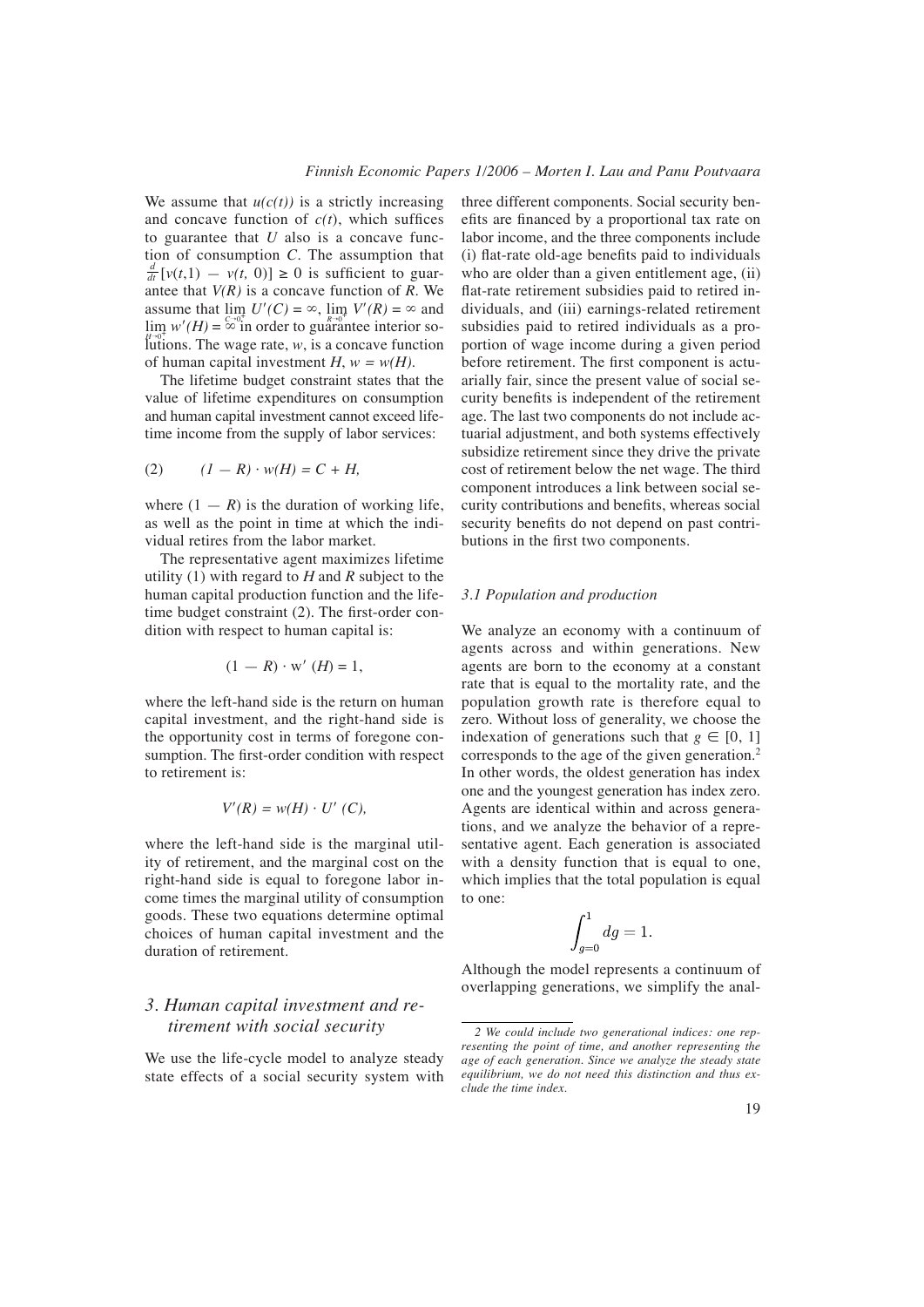ysis by excluding generation-specific indices <sup>w</sup>heneve<sup>r</sup> <sup>c</sup>onvenient.

<sup>T</sup>h<sup>e</sup> production <sup>f</sup>unction <sup>i</sup><sup>s</sup> linea<sup>r</sup> <sup>i</sup><sup>n</sup> huma<sup>n</sup> <sup>c</sup>apital, <sup>a</sup>n<sup>d</sup> <sup>t</sup>her<sup>e</sup> <sup>a</sup>r<sup>e</sup> no othe<sup>r</sup> facto<sup>r</sup> <sup>i</sup>nputs <sup>i</sup><sup>n</sup> <sup>t</sup>h<sup>e</sup> model. <sup>P</sup>rice<sup>s</sup> <sup>a</sup>n<sup>d</sup> <sup>q</sup>uantitie<sup>s</sup> <sup>a</sup>re constan<sup>t</sup> <sup>i</sup><sup>n</sup> stead<sup>y</sup> stat<sup>e</sup> <sup>b</sup>ecaus<sup>e</sup> <sup>t</sup>h<sup>e</sup> <sup>i</sup>nterest rat<sup>e</sup> <sup>a</sup>n<sup>d</sup> <sup>t</sup>h<sup>e</sup> growth <sup>r</sup>at<sup>e</sup> <sup>a</sup>r<sup>e</sup> normalized <sup>a</sup><sup>t</sup> <sup>z</sup>ero. <sup>V</sup>ariable<sup>s</sup> <sup>d</sup><sup>o</sup> <sup>t</sup>herefor<sup>e</sup> no<sup>t</sup> <sup>c</sup>arr<sup>y</sup> <sup>t</sup>im<sup>e</sup> <sup>i</sup>ndices.

### *3.2 Introducing different benefit schemes*

In the first social security component, each person is entitled to old-age benefits at age  $1 - \hat{R}$ . The old-age benefits are constant and equal to *<sup>z</sup>* <sup>p</sup>e<sup>r</sup> <sup>u</sup>ni<sup>t</sup> <sup>o</sup>f <sup>t</sup>ime, <sup>w</sup>hich <sup>i</sup>mplies tha<sup>t</sup> <sup>e</sup>ach <sup>i</sup>ndi<sup>v</sup>idua<sup>l</sup> <sup>r</sup>eceive<sup>s</sup> <sup>a</sup> <sup>l</sup>ump su<sup>m</sup> lifetim<sup>e</sup> <sup>s</sup>ocia<sup>l</sup> <sup>s</sup>ecurity payment of  $B = \hat{R}z$  from the government. The benefits are financed by a proportional tax rate on labor income,  $\tau_1$ , and the public budget <sup>c</sup>onstrain<sup>t</sup> <sup>w</sup>ith <sup>r</sup>espect t<sup>o</sup> <sup>t</sup>hi<sup>s</sup> <sup>c</sup>omponen<sup>t</sup> <sup>i</sup>s:

$$
\tau_1 \int_{g=0}^{1-R} w(H_g) dg = \int_{g=1-\hat{R}}^1 z dg.
$$

where  $H<sub>g</sub>$  denotes human capital investment by generation *g*. <sup>T</sup>h<sup>e</sup> <sup>l</sup>eft-han<sup>d</sup> <sup>s</sup>ide <sup>i</sup><sup>s</sup> <sup>e</sup>qua<sup>l</sup> <sup>t</sup><sup>o</sup> <sup>t</sup>a<sup>x</sup> <sup>p</sup>ayments from <sup>c</sup>urren<sup>t</sup> generation<sup>s</sup> <sup>w</sup>h<sup>o</sup> <sup>w</sup>ork, and the right-hand side reflects social security <sup>p</sup>ayments t<sup>o</sup> <sup>c</sup>urren<sup>t</sup> <sup>o</sup>l<sup>d</sup> generations. <sup>N</sup>ot<sup>e</sup> <sup>t</sup>ha<sup>t</sup> *R* and  $\hat{R}$  may differ. Since  $H_g = H$ ,  $\forall g$  in steady state, <sup>w</sup>e ca<sup>n</sup> <sup>s</sup>implif<sup>y</sup> <sup>t</sup>h<sup>e</sup> <sup>p</sup>ubli<sup>c</sup> <sup>b</sup>udge<sup>t</sup> <sup>c</sup>onstraint to:

$$
\tau_1(1 - R) \cdot w(H) = \hat{R}z = B.
$$

<sup>T</sup>h<sup>e</sup> <sup>s</sup>econ<sup>d</sup> <sup>s</sup>ocia<sup>l</sup> <sup>s</sup>ecurit<sup>y</sup> <sup>c</sup>omponen<sup>t</sup> <sup>i</sup>nclude<sup>s</sup> a uniform benefit flow, say a given monthly benefit to retired persons. The flat-rate retire<sup>m</sup>ent subsid<sup>y</sup> <sup>r</sup>at<sup>e</sup> <sup>i</sup><sup>s</sup> denoted <sup>b</sup><sup>y</sup> *<sup>b</sup>*, <sup>a</sup>n<sup>d</sup> <sup>t</sup>h<sup>e</sup> <sup>p</sup>ayments are financed by a proportional tax rate on labor income,  $\tau_2$ . In this case, the public budget constraint is:

$$
\tau_2 \int_{g=0}^{1-R} w(H_g) dg = \int_{g=1-R}^{1} b dg.
$$

<sup>A</sup>gain, <sup>t</sup>h<sup>e</sup> <sup>l</sup>eft-han<sup>d</sup> <sup>s</sup>ide <sup>i</sup><sup>s</sup> <sup>e</sup>qua<sup>l</sup> <sup>t</sup><sup>o</sup> <sup>t</sup>a<sup>x</sup> <sup>p</sup>ay<sup>m</sup>ents from <sup>c</sup>urren<sup>t</sup> generation<sup>s</sup> <sup>w</sup>h<sup>o</sup> <sup>w</sup>ork, <sup>a</sup>n<sup>d</sup> <sup>t</sup>h<sup>e</sup> <sup>r</sup>ight-han<sup>d</sup> <sup>s</sup>ide <sup>i</sup><sup>s</sup> <sup>e</sup>qua<sup>l</sup> <sup>t</sup><sup>o</sup> <sup>s</sup>ocia<sup>l</sup> <sup>s</sup>ecurit<sup>y</sup> payments to current old generations. Simplification yields

$$
\tau_2(1 - R) \cdot w(H) = Rb.
$$

Finally, we introduce a social security component in which benefits depend on wage income <sup>d</sup>uring <sup>a</sup> give<sup>n</sup> <sup>p</sup>erio<sup>d</sup> <sup>b</sup>efor<sup>e</sup> <sup>r</sup>etirement. <sup>I</sup><sup>n</sup> <sup>p</sup>articular, social security benefits are determined <sup>a</sup><sup>s</sup> <sup>a</sup> proportion, *<sup>p</sup>*, <sup>o</sup>f <sup>w</sup>ag<sup>e</sup> <sup>i</sup>ncome during <sup>a</sup> period, *n*, before retirement.<sup>3</sup> Defining  $x \equiv np$ , social security benefits for individual *i* are determined by:

$$
b_i = x \cdot w(H_i),
$$

where  $x$  is, from the individual's perspective, <sup>a</sup><sup>n</sup> <sup>e</sup>xogenou<sup>s</sup> fraction of <sup>t</sup>h<sup>e</sup> <sup>w</sup>ag<sup>e</sup> <sup>r</sup>ate. <sup>F</sup>rom <sup>t</sup>h<sup>e</sup> government's perspective, *<sup>x</sup>* <sup>i</sup><sup>s</sup> <sup>e</sup>ndogenou<sup>s</sup> <sup>t</sup><sup>o</sup> <sup>s</sup>atisf<sup>y</sup> <sup>t</sup>h<sup>e</sup> <sup>b</sup>udge<sup>t</sup> <sup>c</sup>onstraint. <sup>T</sup>he earningsrelated retirement subsidies are financed by a proportional tax rate,  $\tau_3$ , on labor income, and <sup>t</sup>h<sup>e</sup> <sup>p</sup>ubli<sup>c</sup> <sup>b</sup>udge<sup>t</sup> <sup>c</sup>onstrain<sup>t</sup> <sup>i</sup><sup>s</sup> give<sup>n</sup> <sup>b</sup>y:

$$
\tau_3 \int_{g=0}^{1-R} w(H_g) dg = \int_{g=1-R}^{1} x \cdot w(H_g) dg,
$$

<sup>w</sup>her<sup>e</sup> <sup>t</sup>h<sup>e</sup> <sup>l</sup>eft-han<sup>d</sup> <sup>s</sup>ide <sup>i</sup><sup>s</sup> <sup>e</sup>qua<sup>l</sup> <sup>t</sup><sup>o</sup> <sup>t</sup>a<sup>x</sup> <sup>p</sup>ay<sup>m</sup>ents from <sup>i</sup>ndividual<sup>s</sup> <sup>w</sup>h<sup>o</sup> <sup>w</sup>ork. <sup>T</sup>h<sup>e</sup> <sup>r</sup>ighthan<sup>d</sup> <sup>s</sup>ide <sup>i</sup><sup>s</sup> <sup>e</sup>qua<sup>l</sup> <sup>t</sup><sup>o</sup> <sup>a</sup>ggregat<sup>e</sup> <sup>s</sup>ocia<sup>l</sup> <sup>s</sup>ecurit<sup>y</sup> <sup>p</sup>ayments t<sup>o</sup> <sup>r</sup>etired generations. <sup>S</sup>ince <sup>a</sup>ll indi<sup>v</sup>idual<sup>s</sup> <sup>a</sup>r<sup>e</sup> <sup>i</sup>dentical i<sup>n</sup> <sup>t</sup>h<sup>e</sup> model,

$$
\tau_3(1 - R) \cdot w(H) = Rx \cdot w(H).
$$

<sup>C</sup>ombining <sup>t</sup>h<sup>e</sup> <sup>t</sup>hree <sup>s</sup>ocia<sup>l</sup> <sup>s</sup>ecurit<sup>y</sup> <sup>s</sup>ystems, <sup>t</sup>h<sup>e</sup> <sup>b</sup>udge<sup>t</sup> <sup>c</sup>onstrain<sup>t</sup> for th<sup>e</sup> <sup>r</sup>epresentativ<sup>e</sup> <sup>a</sup>gen<sup>t</sup> <sup>i</sup>s:

(4) 
$$
(1 - \tau_1 - \tau_2 - \tau_3)(1 - R) \cdot w(H) + B + Rb + Rx \cdot w(H) = C + H.
$$

<sup>T</sup>h<sup>e</sup> <sup>t</sup>hree <sup>s</sup>ocia<sup>l</sup> <sup>s</sup>ecurit<sup>y</sup> <sup>c</sup>omponents <sup>i</sup>ntroduce <sup>d</sup>istortion<sup>s</sup> <sup>i</sup><sup>n</sup> <sup>t</sup>he economic decision making. <sup>A</sup> <sup>s</sup>yste<sup>m</sup> <sup>w</sup>ith <sup>p</sup>erfec<sup>t</sup> <sup>c</sup>orrespondence <sup>b</sup>etwee<sup>n</sup> <sup>a</sup><sup>n</sup>

<sup>3</sup> Since the wage rate is constant in the model, the length of the period is not important to the results, unless *the period is sufficiently long to postpone retirement.*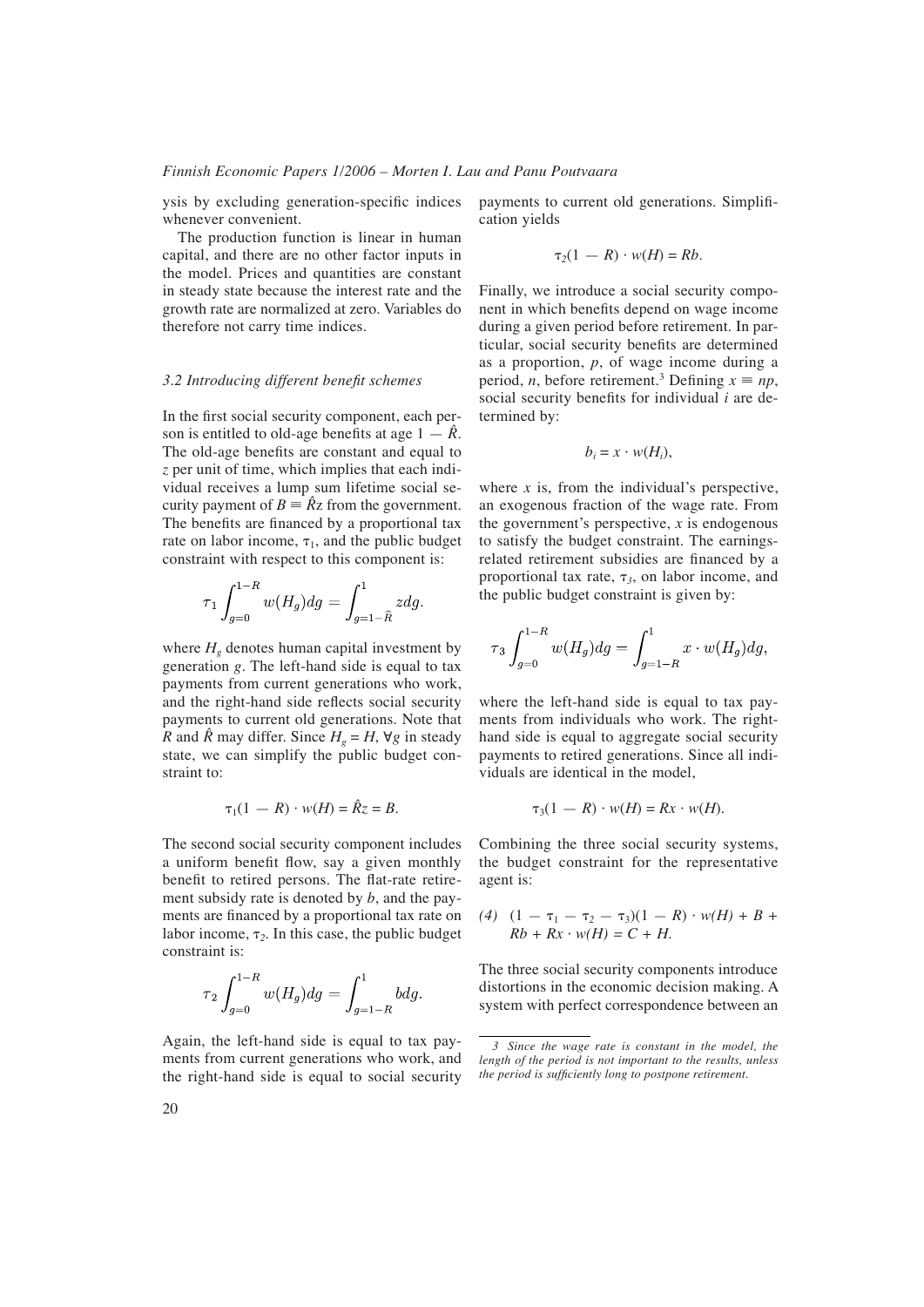individual's own social security tax payments and benefits received would in our framework <sup>r</sup>eplicat<sup>e</sup> <sup>t</sup>h<sup>e</sup> <sup>s</sup>olution <sup>w</sup>ithout socia<sup>l</sup> <sup>s</sup>ecurity.

#### 3.3 Incentive effects of social security

<sup>T</sup>h<sup>e</sup> <sup>r</sup>epresentativ<sup>e</sup> <sup>a</sup>gen<sup>t</sup> <sup>m</sup>aximize<sup>s</sup> lifetim<sup>e</sup> <sup>u</sup>tilit<sup>y</sup> (1) subject t<sup>o</sup> <sup>t</sup>h<sup>e</sup> lifetim<sup>e</sup> <sup>b</sup>udge<sup>t</sup> <sup>c</sup>onstraint (4). The first-order condition with respect <sup>t</sup><sup>o</sup> huma<sup>n</sup> <sup>c</sup>apital investmen<sup>t</sup> <sup>i</sup>s:

$$
[(1 - \tau_1 - \tau_2 - \tau_3)(1 - R) \cdot w' + Rx \cdot w'
$$
  
- 1]*U'* = 0,

and the first-order condition with respect to retirement is:

(5) 
$$
[-(1 - \tau_1 - \tau_2 - \tau_3) \cdot w + b + x \cdot w]
$$
  
  $U' + V' = 0.$ 

The first-order condition with respect to human capital investment simplifies to:

$$
(1 - \tau_1 - \tau_2 - \tau_3)(1 - R) \cdot w' + Rx \cdot w' = 1,
$$

<sup>w</sup>her<sup>e</sup> <sup>t</sup>h<sup>e</sup> <sup>l</sup>eft-han<sup>d</sup> <sup>s</sup>ide <sup>i</sup>s th<sup>e</sup> <sup>r</sup>eturn on <sup>h</sup>uma<sup>n</sup> <sup>c</sup>apital investmen<sup>t</sup> <sup>a</sup>n<sup>d</sup> <sup>t</sup>h<sup>e</sup> <sup>r</sup>ight-han<sup>d</sup> <sup>s</sup>ide <sup>i</sup><sup>s</sup> <sup>t</sup>h<sup>e</sup> <sup>o</sup>pportunit<sup>y</sup> <sup>c</sup>ost <sup>i</sup><sup>n</sup> <sup>t</sup>erm<sup>s</sup> <sup>o</sup>f foregone con<sup>s</sup>umption. <sup>T</sup>h<sup>e</sup> <sup>s</sup>econ<sup>d</sup> <sup>t</sup>erm on <sup>t</sup>h<sup>e</sup> <sup>l</sup>eft-han<sup>d</sup> <sup>s</sup>ide <sup>m</sup>easures th<sup>e</sup> <sup>r</sup>eturn on huma<sup>n</sup> <sup>c</sup>apital invest<sup>m</sup>ent through <sup>i</sup>ts <sup>e</sup>ffects on <sup>s</sup>ocia<sup>l</sup> <sup>s</sup>ecurit<sup>y</sup> <sup>b</sup>enefits. Social security taxes decrease the return on huma<sup>n</sup> <sup>c</sup>apital investment, <sup>w</sup>herea<sup>s</sup> <sup>e</sup>arnings<sup>r</sup>elated <sup>r</sup>etirement subsidies partiall<sup>y</sup> <sup>o</sup>ffset thi<sup>s</sup> decrease. <sup>4</sup> The first-order condition with respect to retirement can be written as:

$$
V' = [(1 - \tau_1 - \tau_2 - \tau_3) \cdot w - b - x \cdot w]U',
$$

<sup>w</sup>her<sup>e</sup> <sup>t</sup>h<sup>e</sup> <sup>l</sup>eft-han<sup>d</sup> <sup>s</sup>ide <sup>i</sup>s th<sup>e</sup> <sup>m</sup>argina<sup>l</sup> <sup>u</sup>til<sup>i</sup>t<sup>y</sup> <sup>o</sup>f <sup>r</sup>etirement, <sup>a</sup>n<sup>d</sup> <sup>t</sup>h<sup>e</sup> <sup>m</sup>argina<sup>l</sup> <sup>c</sup>ost on <sup>t</sup>h<sup>e</sup> <sup>r</sup>ight-han<sup>d</sup> <sup>s</sup>ide <sup>i</sup><sup>s</sup> <sup>e</sup>qua<sup>l</sup> <sup>t</sup><sup>o</sup> <sup>t</sup>h<sup>e</sup> <sup>n</sup>e<sup>t</sup> <sup>i</sup>ncom<sup>e</sup> <sup>l</sup>oss <sup>d</sup>u<sup>e</sup> <sup>t</sup><sup>o</sup> <sup>r</sup>etirement times th<sup>e</sup> <sup>m</sup>argina<sup>l</sup> <sup>u</sup>tilit<sup>y</sup> <sup>o</sup>f <sup>c</sup>onsumption goods. <sup>N</sup>ot<sup>e</sup> <sup>t</sup>ha<sup>t</sup> <sup>b</sup>oth <sup>s</sup>ocia<sup>l</sup> <sup>s</sup>ecu<sup>r</sup>it<sup>y</sup> <sup>t</sup>axe<sup>s</sup> <sup>a</sup>n<sup>d</sup> <sup>r</sup>etirement subsidies reduce <sup>t</sup>h<sup>e</sup> <sup>m</sup>argina<sup>l</sup> <sup>c</sup>ost <sup>o</sup>f <sup>r</sup>etirement.

<sup>U</sup>sing <sup>C</sup>ramer's rule, <sup>w</sup><sup>e</sup> <sup>a</sup>nalyz<sup>e</sup> <sup>a</sup>nd com<sup>p</sup>ar<sup>e</sup> <sup>t</sup>h<sup>e</sup> <sup>t</sup>hree different socia<sup>l</sup> <sup>s</sup>ecurit<sup>y</sup> <sup>c</sup>om<sup>p</sup>onents <sup>w</sup>ith <sup>r</sup>espect t<sup>o</sup> privat<sup>e</sup> <sup>r</sup>etiremen<sup>t</sup> <sup>a</sup>n<sup>d</sup> education decisions. <sup>T</sup>h<sup>e</sup> <sup>r</sup>esults (proof<sup>s</sup> <sup>a</sup>vailabl<sup>e</sup> on <sup>t</sup>h<sup>e</sup> <sup>w</sup>e<sup>b</sup> <sup>p</sup>ag<sup>e</sup> <sup>o</sup>f <sup>t</sup>hi<sup>s</sup> <sup>j</sup>ournal) <sup>c</sup>a<sup>n</sup> <sup>b</sup><sup>e</sup> summarized as:

*<sup>P</sup>roposition 1* <sup>A</sup><sup>n</sup> <sup>i</sup>ncreas<sup>e</sup> <sup>i</sup><sup>n</sup> <sup>t</sup>h<sup>e</sup> <sup>t</sup>a<sup>x</sup> <sup>r</sup>at<sup>e</sup> <sup>t</sup><sup>o</sup> finance any component of the social security <sup>s</sup>yste<sup>m</sup> <sup>d</sup>iscourage<sup>s</sup> huma<sup>n</sup> <sup>c</sup>apital investmen<sup>t</sup> <sup>a</sup>nd encourage<sup>s</sup> <sup>e</sup>arl<sup>y</sup> <sup>r</sup>etirement.

*Proposition 2* Increasing the share of flat-rate <sup>r</sup>etirement subsidie<sup>s</sup> <sup>a</sup>t the expens<sup>e</sup> <sup>o</sup>f <sup>e</sup>ithe<sup>r</sup> flat-rate old-age benefits or earnings-related re<sup>t</sup>irement subsidie<sup>s</sup> <sup>d</sup>iscourage<sup>s</sup> huma<sup>n</sup> <sup>c</sup>apita<sup>l</sup> <sup>i</sup>nvestmen<sup>t</sup> <sup>a</sup>nd encourage<sup>s</sup> <sup>e</sup>arl<sup>y</sup> <sup>r</sup>etirement.

<sup>T</sup>he social security syste<sup>m</sup> <sup>a</sup>ffects huma<sup>n</sup> <sup>c</sup>apita<sup>l</sup> <sup>i</sup>nvestment in tw<sup>o</sup> <sup>w</sup>ays. First, <sup>i</sup>t ma<sup>y</sup> <sup>c</sup>hange th<sup>e</sup> <sup>r</sup>eturn on huma<sup>n</sup> <sup>c</sup>apital investmen<sup>t</sup> <sup>a</sup><sup>t</sup> <sup>a</sup>n<sup>y</sup> give<sup>n</sup> <sup>r</sup>etiremen<sup>t</sup> <sup>a</sup>ge. <sup>T</sup>h<sup>e</sup> <sup>s</sup>yste<sup>m</sup> <sup>i</sup><sup>n</sup> <sup>w</sup>hich <sup>s</sup>ocia<sup>l</sup> <sup>s</sup>ecurity benefits depend on wage income before <sup>r</sup>etiremen<sup>t</sup> <sup>e</sup>ncourage<sup>s</sup> huma<sup>n</sup> <sup>c</sup>apital investmen<sup>t</sup> <sup>c</sup>ompared <sup>t</sup><sup>o</sup> <sup>s</sup>ystem<sup>s</sup> <sup>w</sup>ithout th<sup>e</sup> link. <sup>S</sup>econd, <sup>t</sup>h<sup>e</sup> <sup>s</sup>ocia<sup>l</sup> <sup>s</sup>ecurit<sup>y</sup> <sup>s</sup>ystem ma<sup>y</sup> <sup>i</sup>ndirectl<sup>y</sup> <sup>a</sup>ffec<sup>t</sup> huma<sup>n</sup> <sup>c</sup>apital investment through th<sup>e</sup> <sup>i</sup>mpact on <sup>r</sup>etiremen<sup>t</sup> <sup>a</sup>ge, <sup>w</sup>hich <sup>a</sup>ffects th<sup>e</sup> <sup>a</sup>mortization period of human capital investment. We find <sup>t</sup>ha<sup>t</sup> <sup>a</sup>ctuaria<sup>l</sup> <sup>a</sup>djustmen<sup>t</sup> ha<sup>s</sup> <sup>a</sup> <sup>p</sup>ositive effec<sup>t</sup> on huma<sup>n</sup> <sup>c</sup>apital investment, <sup>b</sup>ecaus<sup>e</sup> <sup>i</sup>t postpone<sup>s</sup> <sup>r</sup>etirement. <sup>H</sup>ence, <sup>r</sup>eplacing <sup>e</sup>arnings-related retirement subsidies or flat-rate old-age benefits with flat-rate retirement subsidies discourages huma<sup>n</sup> <sup>c</sup>apital investment.

<sup>R</sup>etiremen<sup>t</sup> decision<sup>s</sup> <sup>a</sup>r<sup>e</sup> <sup>a</sup>ls<sup>o</sup> <sup>a</sup>ffected <sup>i</sup><sup>n</sup> <sup>t</sup>w<sup>o</sup> <sup>w</sup>ay<sup>s</sup> <sup>b</sup><sup>y</sup> <sup>t</sup>h<sup>e</sup> <sup>s</sup>ocia<sup>l</sup> <sup>s</sup>ecurit<sup>y</sup> <sup>s</sup>ystem. <sup>F</sup>irst, <sup>s</sup>ocia<sup>l</sup> security benefits lower the private opportunity <sup>c</sup>ost <sup>o</sup>f <sup>r</sup>etirement. <sup>T</sup>h<sup>e</sup> privat<sup>e</sup> <sup>o</sup>pportunit<sup>y</sup> <sup>c</sup>ost <sup>o</sup>f <sup>r</sup>etiremen<sup>t</sup> <sup>i</sup>s reduced <sup>b</sup><sup>y</sup> <sup>t</sup>h<sup>e</sup> <sup>r</sup>etiremen<sup>t</sup> <sup>b</sup>enefit in the two non-actuarial social security sys<sup>t</sup>em<sup>s</sup> <sup>c</sup>ompared <sup>t</sup><sup>o</sup> <sup>t</sup>h<sup>e</sup> <sup>a</sup>ctuaria<sup>l</sup> <sup>s</sup>ystem. <sup>R</sup>eplacing flat-rate old-age benefits with flat-rate retire<sup>m</sup>ent subsidies thu<sup>s</sup> <sup>e</sup>ncourage<sup>s</sup> <sup>e</sup>arl<sup>y</sup> <sup>r</sup>etirement. <sup>S</sup>econd, <sup>t</sup>h<sup>e</sup> <sup>s</sup>ocia<sup>l</sup> <sup>s</sup>ecurit<sup>y</sup> <sup>s</sup>yste<sup>m</sup> <sup>i</sup>ndirectl<sup>y</sup> <sup>a</sup>ffects th<sup>e</sup> <sup>r</sup>etiremen<sup>t</sup> <sup>a</sup>g<sup>e</sup> <sup>t</sup>hrough huma<sup>n</sup> <sup>c</sup>api<sup>t</sup>al investment, <sup>s</sup>ince <sup>t</sup>h<sup>e</sup> <sup>l</sup>eve<sup>l</sup> <sup>o</sup>f huma<sup>n</sup> <sup>c</sup>apita<sup>l</sup> <sup>a</sup>ffects <sup>i</sup>ndividua<sup>l</sup> productivity. <sup>I</sup>ncreasing <sup>t</sup>h<sup>e</sup>

<sup>4</sup> It is useful to contrast our results with Heckman (1976). Heckman assumes that the demand for leisure is constant and the opportunity cost of human capital investment is equal to foregone labor income. With those assumptions, labor income taxes are non-distortionary.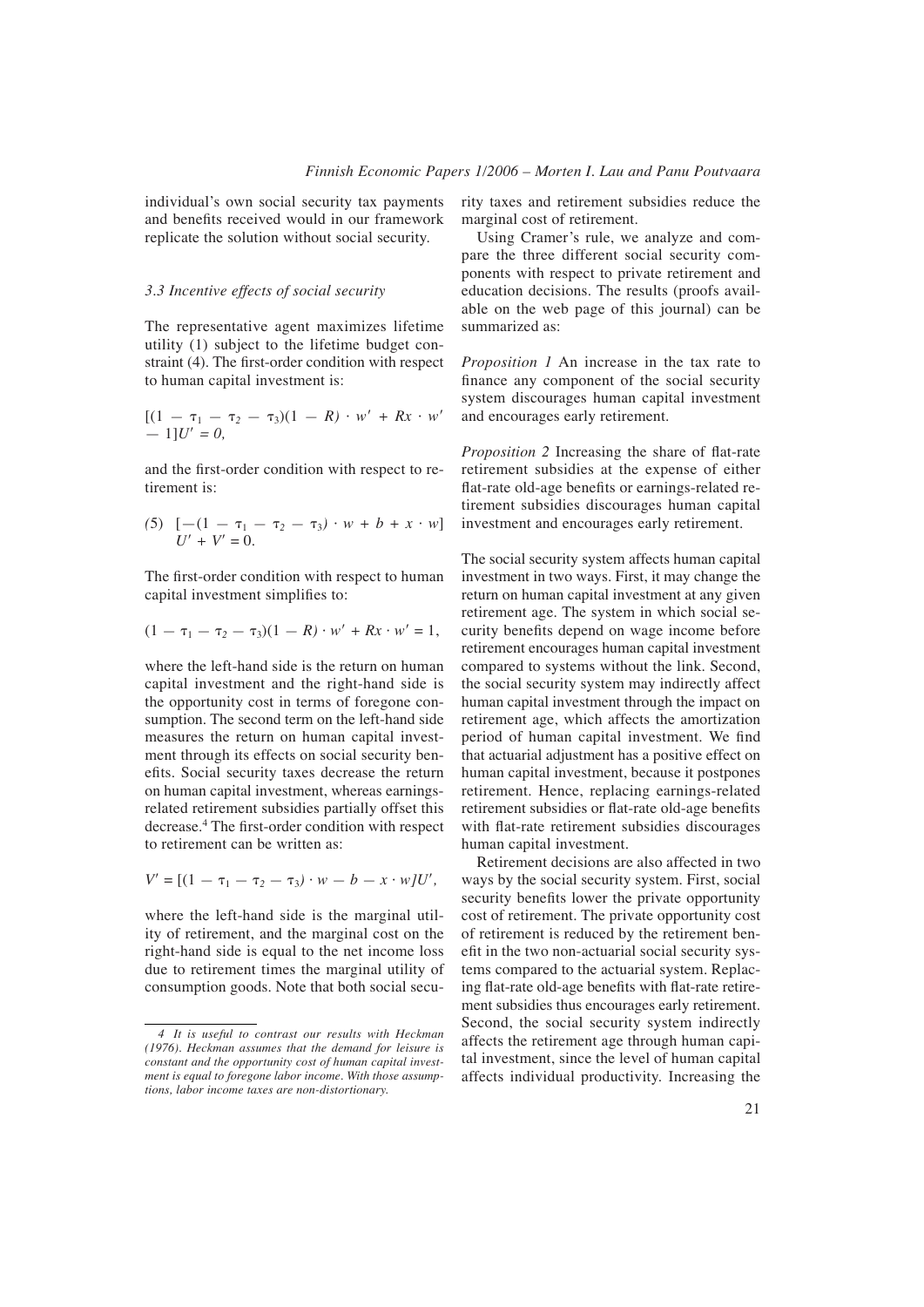share of flat-rate retirement subsidies compared <sup>t</sup><sup>o</sup> <sup>e</sup>arnings-related <sup>r</sup>etirement subsidies there<sup>f</sup>ore encourage<sup>s</sup> <sup>e</sup>arl<sup>y</sup> <sup>r</sup>etirement.

<sup>I</sup><sup>t</sup> <sup>i</sup><sup>s</sup> not possibl<sup>e</sup> <sup>t</sup><sup>o</sup> <sup>s</sup>a<sup>y</sup> <sup>a</sup>nything decisiv<sup>e</sup> about education and retirement decisions across the flat-rate old-age benefit and earnings-related <sup>r</sup>etirement subsid<sup>y</sup> <sup>c</sup>omponents. <sup>W</sup><sup>e</sup> <sup>r</sup>elegat<sup>e</sup> <sup>t</sup>hi<sup>s</sup> <sup>i</sup>ssu<sup>e</sup> <sup>t</sup><sup>o</sup> <sup>t</sup>h<sup>e</sup> <sup>n</sup>ext section, <sup>w</sup>her<sup>e</sup> <sup>w</sup><sup>e</sup> <sup>r</sup>estric<sup>t</sup> <sup>t</sup>h<sup>e</sup> lifetim<sup>e</sup> <sup>u</sup>tilit<sup>y</sup> function <sup>t</sup><sup>o</sup> <sup>b</sup><sup>e</sup> <sup>o</sup>f <sup>t</sup>h<sup>e</sup> <sup>C</sup>obb-<sup>D</sup>ougla<sup>s</sup> <sup>v</sup>ariety.

### *4. Cobb-Douglas specification*

We next apply a Cobb-Douglas specification of <sup>t</sup>h<sup>e</sup> <sup>u</sup>tilit<sup>y</sup> function <sup>a</sup>n<sup>d</sup> <sup>a</sup>ssum<sup>e</sup> <sup>t</sup>ha<sup>t</sup> <sup>e</sup>ach <sup>a</sup>gen<sup>t</sup> maximizes:

$$
(6) \quad \tilde{U} = \ln(C) + \beta \ln(R),
$$

where  $\beta > 0$  is the relative weight of utility from <sup>r</sup>etirement. <sup>T</sup>h<sup>e</sup> <sup>i</sup>ndividua<sup>l</sup> stoc<sup>k</sup> <sup>o</sup>f huma<sup>n</sup> <sup>c</sup>apital is determined by  $H^{\alpha}$ , where  $0 < \alpha < 1$ . The <sup>m</sup>argina<sup>l</sup> productivit<sup>y</sup> <sup>o</sup>f huma<sup>n</sup> <sup>c</sup>apital invest<sup>m</sup>en<sup>t</sup> <sup>i</sup>s thu<sup>s</sup> <sup>d</sup>iminishing, <sup>w</sup>hich <sup>i</sup>mplies tha<sup>t</sup> huma<sup>n</sup> <sup>c</sup>apital investment is strictly positiv<sup>e</sup> <sup>a</sup>n<sup>d</sup> <sup>b</sup>ounded. <sup>T</sup>h<sup>e</sup> <sup>r</sup>epresentativ<sup>e</sup> <sup>i</sup>ndividua<sup>l</sup> <sup>m</sup>axi<sup>m</sup>ize<sup>s</sup> lifetim<sup>e</sup> <sup>u</sup>tility, (6) subject t<sup>o</sup> <sup>t</sup>h<sup>e</sup> lifetim<sup>e</sup> <sup>b</sup>udge<sup>t</sup> <sup>c</sup>onstraint:

(7) 
$$
(1 - \tau_1 - \tau_2 - \tau_3)(1 - R) \cdot H^a + B + Rb
$$
  
+  $Rx \cdot H^a = C + H$ .

The first term on the left-hand side is lifetime <sup>w</sup>ag<sup>e</sup> <sup>i</sup>ncom<sup>e</sup> <sup>a</sup>fter tax, <sup>t</sup>h<sup>e</sup> <sup>s</sup>econ<sup>d</sup> <sup>t</sup>er<sup>m</sup> <sup>i</sup>s th<sup>e</sup> sum of flat-rate old-age benefits, the third term is the sum of flat-rate retirement subsidies, and <sup>t</sup>h<sup>e</sup> fourth <sup>t</sup>er<sup>m</sup> <sup>i</sup>s th<sup>e</sup> <sup>s</sup>um of <sup>e</sup>arnings-related <sup>r</sup>etirement subsidies. <sup>S</sup>olving <sup>t</sup>h<sup>e</sup> <sup>i</sup>ndividua<sup>l</sup> maximization problem, we find that the first<sup>o</sup>rde<sup>r</sup> <sup>c</sup>ondition<sup>s</sup> <sup>w</sup>ith <sup>r</sup>espect t<sup>o</sup> huma<sup>n</sup> <sup>c</sup>apita<sup>l</sup> <sup>i</sup>nvestmen<sup>t</sup> <sup>a</sup>n<sup>d</sup> <sup>r</sup>etirement simplif<sup>y</sup> <sup>t</sup><sup>o</sup>

(8) 
$$
H = \left[ \frac{\alpha (1 - \tau_1 - \tau_2 - \tau_3)(1 - \tau_1 - \tau_2)}{1 - \tau_1 + \beta (1 - \alpha (1 - \tau_1 - \tau_2))} \right]^{\frac{1}{1 - \alpha}}
$$
  
(9) 
$$
R = \frac{\tau_2 + \tau_3 + \beta (1 - \alpha (1 - \tau_1 - \tau_2))}{1 - \tau_1 + \beta (1 - \alpha (1 - \tau_1 - \tau_2))}.
$$

<sup>T</sup>hes<sup>e</sup> <sup>t</sup>w<sup>o</sup> <sup>e</sup>quation<sup>s</sup> <sup>a</sup>llo<sup>w</sup> <sup>u</sup>s t<sup>o</sup> <sup>c</sup>ompar<sup>e</sup> <sup>i</sup>ncentive effects across flat-rate old-age benefit <sup>a</sup>nd earnings-related <sup>r</sup>etirement subsid<sup>y</sup> <sup>c</sup>om<sup>p</sup>onents. <sup>T</sup>h<sup>e</sup> <sup>r</sup>esults <sup>a</sup>re derived <sup>i</sup><sup>n</sup> <sup>A</sup>ppendi<sup>x</sup> <sup>A</sup>, <sup>a</sup>n<sup>d</sup> <sup>t</sup>he<sup>y</sup> <sup>s</sup>how:

*<sup>P</sup>roposition <sup>3</sup>* <sup>I</sup>ncreasing <sup>t</sup>h<sup>e</sup> <sup>s</sup>har<sup>e</sup> <sup>o</sup>f <sup>e</sup>arnings<sup>r</sup>elated <sup>r</sup>etirement subsidie<sup>s</sup> <sup>a</sup>t the expens<sup>e</sup> <sup>o</sup>f flat-rate old-age benefits increases human capital investment and leads to earlier retirement.

<sup>T</sup>his proposition <sup>s</sup>uggests that th<sup>e</sup> lin<sup>k</sup> <sup>b</sup>etwee<sup>n</sup> social security contributions and benefits is mor<sup>e</sup> <sup>i</sup>mportant tha<sup>n</sup> <sup>t</sup>h<sup>e</sup> <sup>a</sup>ctuarial lin<sup>k</sup> <sup>w</sup>ith <sup>r</sup>espect t<sup>o</sup> huma<sup>n</sup> <sup>c</sup>apital investment, <sup>w</sup>herea<sup>s</sup> <sup>a</sup>ctuaria<sup>l</sup> <sup>a</sup>djustmen<sup>t</sup> <sup>i</sup><sup>s</sup> mor<sup>e</sup> <sup>i</sup>mportan<sup>t</sup> <sup>w</sup>ith <sup>r</sup>espect t<sup>o</sup> <sup>r</sup>etiremen<sup>t</sup> decisions. <sup>T</sup>h<sup>e</sup> <sup>i</sup>ntuitiv<sup>e</sup> explanation is that first-order effects (the effect of linking benefits to earnings on human <sup>c</sup>apital investment, <sup>a</sup>n<sup>d</sup> <sup>t</sup>he effec<sup>t</sup> <sup>o</sup>f <sup>a</sup>ctuaria<sup>l</sup> adjustment on retirement age) are more impor<sup>t</sup>ant tha<sup>n</sup> <sup>s</sup>econd-orde<sup>r</sup> <sup>e</sup>ffects (the effec<sup>t</sup> <sup>o</sup>f <sup>r</sup>e<sup>t</sup>iremen<sup>t</sup> decision on huma<sup>n</sup> <sup>c</sup>apital investmen<sup>t</sup> <sup>a</sup>n<sup>d</sup> <sup>t</sup>he effec<sup>t</sup> <sup>o</sup>f huma<sup>n</sup> <sup>c</sup>apital investmen<sup>t</sup> on retirement decision).

<sup>U</sup>sing <sup>a</sup> <sup>C</sup>obb-Douglas representation of <sup>t</sup>h<sup>e</sup> lifetim<sup>e</sup> <sup>u</sup>tilit<sup>y</sup> function, <sup>t</sup>h<sup>e</sup> <sup>r</sup>esults <sup>o</sup>f propositions 2 and 3 can be summarized as:

*<sup>P</sup>roposition 4* <sup>M</sup>easured <sup>b</sup><sup>y</sup> huma<sup>n</sup> <sup>c</sup>apital in<sup>v</sup>estment, <sup>t</sup>he descending <sup>o</sup>rde<sup>r</sup> <sup>o</sup>f <sup>t</sup>h<sup>e</sup> <sup>t</sup>hree <sup>s</sup>ocia<sup>l</sup> <sup>s</sup>ecurit<sup>y</sup> <sup>s</sup>ystem<sup>s</sup> <sup>i</sup>s: earnings-related <sup>r</sup>etirement subsidies, flat-rate old-age benefits and flat-rate retirement subsidies. Measured by the retirement age, the descending order is: flat-rate old-age benefits, earnings-related retirement subsidies and flat-rate retirement subsidies.

<sup>T</sup>he results w<sup>e</sup> have derived <sup>w</sup>ith <sup>C</sup>obb-Douglas specification are in line with the results that <sup>J</sup>ense<sup>n</sup> <sup>e</sup><sup>t</sup> <sup>a</sup>l. (2004) deriv<sup>e</sup> <sup>u</sup>sing <sup>a</sup> <sup>c</sup>omputationa<sup>l</sup> genera<sup>l</sup> <sup>e</sup>quilibrium mode<sup>l</sup> <sup>w</sup>ith <sup>a</sup> <sup>d</sup>ifferen<sup>t</sup> <sup>u</sup>tilit<sup>y</sup> function. The<sup>y</sup> <sup>a</sup>ssum<sup>e</sup> <sup>a</sup> life-cycl<sup>e</sup> <sup>w</sup>ith 60 peri<sup>o</sup>ds with the periodi<sup>c</sup> <sup>u</sup>tilit<sup>y</sup> function from <sup>c</sup>on<sup>s</sup>umption <sup>b</sup>eing <sup>o</sup>f <sup>c</sup>onstant relativ<sup>e</sup> <sup>r</sup>is<sup>k</sup> <sup>a</sup>version, <sup>a</sup>n<sup>d</sup> <sup>u</sup>tilit<sup>y</sup> from <sup>l</sup>eisur<sup>e</sup> <sup>b</sup>eing <sup>q</sup>uadratic. <sup>A</sup>ls<sup>o</sup> they find that whether there are old-age benefits <sup>o</sup>r retirement subsidies is mor<sup>e</sup> <sup>i</sup>mportant for retirement behavior than whether benefits are earn<sup>i</sup>ngs-related. However, the<sup>y</sup> <sup>a</sup>ssume that huma<sup>n</sup> <sup>c</sup>apita<sup>l</sup> formation <sup>c</sup>ontinue<sup>s</sup> <sup>o</sup>ver th<sup>e</sup> lif<sup>e</sup> <sup>t</sup>ime. <sup>E</sup>ducation has only time cost, <sup>a</sup>n<sup>d</sup> <sup>i</sup>s thus effec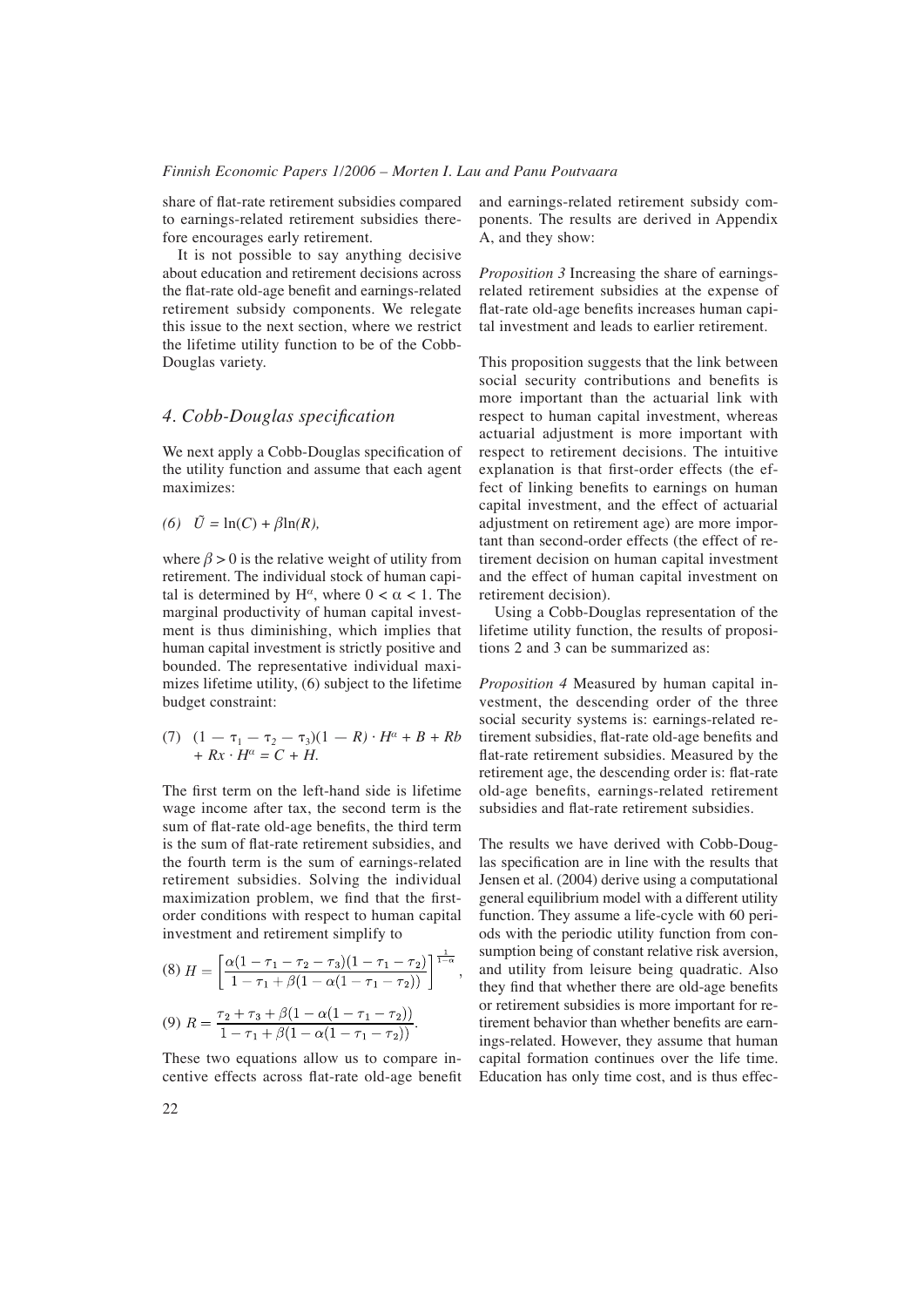<sup>t</sup>ivel<sup>y</sup> <sup>t</sup>a<sup>x</sup> deductible. <sup>T</sup>his pape<sup>r</sup> <sup>c</sup>omplements <sup>t</sup>heirs b<sup>y</sup> deriving the effects of social securit<sup>y</sup> <sup>r</sup>ules in the cas<sup>e</sup> <sup>w</sup>he<sup>n</sup> education takes place <sup>b</sup>efore entr<sup>y</sup> <sup>i</sup>nt<sup>o</sup> <sup>t</sup>h<sup>e</sup> <sup>l</sup>abo<sup>r</sup> <sup>m</sup>arket, <sup>a</sup>n<sup>d</sup> ha<sup>s</sup> non-de<sup>d</sup>uctible costs, <sup>w</sup>hether monetar<sup>y</sup> <sup>o</sup>r effort. Thi<sup>s</sup> <sup>p</sup>aper complements Jense<sup>n</sup> <sup>e</sup>t al. (2004) als<sup>o</sup> <sup>b</sup><sup>y</sup> deriving <sup>t</sup>he effects <sup>a</sup>nalytically. <sup>T</sup>hei<sup>r</sup> <sup>n</sup>umerica<sup>l</sup> <sup>r</sup>esults, <sup>i</sup>n turn, serv<sup>e</sup> <sup>a</sup>s sensitivit<sup>y</sup> <sup>a</sup>nalysis fo<sup>r</sup> <sup>t</sup>h<sup>e</sup> <sup>a</sup>nalytical results derived here.

## *5. <sup>R</sup>esults <sup>w</sup>ith <sup>e</sup>xogenou<sup>s</sup> huma<sup>n</sup> <sup>c</sup>apita<sup>l</sup>*

<sup>W</sup><sup>e</sup> <sup>n</sup>ex<sup>t</sup> demonstrat<sup>e</sup> <sup>t</sup>h<sup>e</sup> <sup>i</sup>mportance <sup>o</sup>f <sup>a</sup>llow<sup>i</sup>ng fo<sup>r</sup> <sup>e</sup>ndogenou<sup>s</sup> huma<sup>n</sup> <sup>c</sup>apita<sup>l</sup> formation <sup>b</sup><sup>y</sup> <sup>c</sup>omparing <sup>t</sup>h<sup>e</sup> <sup>r</sup>esults <sup>w</sup>ith prediction<sup>s</sup> from <sup>t</sup>h<sup>e</sup> <sup>s</sup>am<sup>e</sup> mode<sup>l</sup> <sup>w</sup>ith <sup>e</sup>xogenou<sup>s</sup> huma<sup>n</sup> <sup>c</sup>apita<sup>l</sup> for<sup>m</sup>ation <sup>i</sup>nstead. <sup>I</sup><sup>n</sup> <sup>t</sup>h<sup>e</sup> <sup>t</sup>erminolog<sup>y</sup> <sup>o</sup>f <sup>o</sup>u<sup>r</sup> mod<sup>e</sup>l, exogenou<sup>s</sup> huma<sup>n</sup> <sup>c</sup>apita<sup>l</sup> formation <sup>a</sup>mounts to assuming that *H* is fixed at  $\hat{H}$ . This leaves the <sup>i</sup>ndividua<sup>l</sup> <sup>m</sup>aximization problem, <sup>a</sup>part from <sup>i</sup>ntertempora<sup>l</sup> <sup>a</sup>llocation of <sup>c</sup>onsumption, <sup>w</sup>ith only one decision variable, *R*, and subsequently one first-order condition, (5). We prove in Appendix B:

*<sup>P</sup>roposition 5* <sup>W</sup>he<sup>n</sup> huma<sup>n</sup> <sup>c</sup>apital investmen<sup>t</sup> <sup>i</sup><sup>s</sup> <sup>e</sup>xogenous, earnings-related <sup>r</sup>etirement subsidies and flat-rate retirement subsidies are equiv<sup>a</sup>len<sup>t</sup> <sup>i</sup><sup>n</sup> <sup>t</sup>hei<sup>r</sup> <sup>e</sup>ffects on <sup>t</sup>h<sup>e</sup> <sup>t</sup>iming <sup>o</sup>f <sup>r</sup>etirement. <sup>W</sup>ith <sup>a</sup> give<sup>n</sup> <sup>s</sup>ocia<sup>l</sup> <sup>s</sup>ecurit<sup>y</sup> <sup>t</sup>a<sup>x</sup> <sup>r</sup>ate, <sup>a</sup><sup>n</sup> <sup>i</sup>ncreas<sup>e</sup> in either component at the expense of flat-rate old-age benefits leads to earlier retirement.

Proposition 5 suggests that flat-rate retirement <sup>s</sup>ubsidie<sup>s</sup> <sup>a</sup>re equall<sup>y</sup> <sup>d</sup>istorting <sup>a</sup><sup>s</sup> <sup>e</sup>arnings-re<sup>l</sup>ated <sup>r</sup>etirement subsidies, <sup>a</sup>n<sup>d</sup> <sup>b</sup>oth <sup>a</sup>r<sup>e</sup> mor<sup>e</sup> distorting than flat-rate old-age benefits. This <sup>i</sup><sup>s</sup> <sup>i</sup>n marked contrast <sup>w</sup>ith <sup>t</sup>h<sup>e</sup> previous results <sup>w</sup>her<sup>e</sup> huma<sup>n</sup> <sup>c</sup>apita<sup>l</sup> formation <sup>i</sup><sup>s</sup> <sup>e</sup>ndogenous. With endogenous human capital formation, flat<sup>r</sup>at<sup>e</sup> <sup>r</sup>etirement subsidie<sup>s</sup> <sup>a</sup>lways resul<sup>t</sup> <sup>i</sup><sup>n</sup> <sup>l</sup>arge<sup>r</sup> <sup>d</sup>istortions tha<sup>n</sup> <sup>t</sup>h<sup>e</sup> <sup>t</sup>wo other systems.

#### *6. Conclusions and implications*

<sup>W</sup><sup>e</sup> hav<sup>e</sup> <sup>a</sup>nalyzed <sup>t</sup>h<sup>e</sup> <sup>i</sup>nteraction <sup>b</sup>etwee<sup>n</sup> <sup>s</sup>ocia<sup>l</sup> <sup>s</sup>ecurit<sup>y</sup> <sup>r</sup>ules, huma<sup>n</sup> <sup>c</sup>apital investment, <sup>a</sup>n<sup>d</sup> <sup>t</sup>h<sup>e</sup> <sup>t</sup>iming <sup>o</sup>f <sup>r</sup>etirement. <sup>O</sup>ur results highligh<sup>t</sup> two important links in social security systems: (i) <sup>a</sup>ctuaria<sup>l</sup> <sup>a</sup>djustmen<sup>t</sup> <sup>a</sup>n<sup>d</sup> (ii) th<sup>e</sup> lin<sup>k</sup> <sup>b</sup>etwee<sup>n</sup> contributions made and benefits received. We find that actuarially adjusted systems lead to lat<sup>e</sup>r retirement tha<sup>n</sup> <sup>s</sup>ystem<sup>s</sup> <sup>w</sup>ith <sup>a</sup> <sup>w</sup>eake<sup>r</sup> <sup>a</sup>ctu<sup>a</sup>ria<sup>l</sup> <sup>a</sup>djustment. <sup>T</sup>his resul<sup>t</sup> <sup>c</sup>orresponds t<sup>o</sup> <sup>t</sup>h<sup>e</sup> empirical finding by Börsch-Supan (2000), who <sup>s</sup>uggests that retiremen<sup>t</sup> <sup>b</sup>efor<sup>e</sup> <sup>a</sup>g<sup>e</sup> <sup>6</sup><sup>0</sup> <sup>w</sup>oul<sup>d</sup> <sup>b</sup><sup>e</sup> <sup>r</sup>educed <sup>b</sup><sup>y</sup> mor<sup>e</sup> <sup>t</sup>ha<sup>n</sup> <sup>a</sup> <sup>t</sup>hir<sup>d</sup> <sup>i</sup>f <sup>t</sup>h<sup>e</sup> <sup>G</sup>erma<sup>n</sup> <sup>s</sup>ocia<sup>l</sup> <sup>s</sup>ecurit<sup>y</sup> <sup>s</sup>yste<sup>m</sup> <sup>w</sup>er<sup>e</sup> <sup>r</sup>eformed <sup>a</sup>n<sup>d</sup> <sup>m</sup>ade actuarially fair. We also find that the link between benefits and contributions encourages huma<sup>n</sup> <sup>c</sup>apital investment. <sup>T</sup>h<sup>e</sup> <sup>r</sup>esults stress <sup>t</sup>h<sup>e</sup> <sup>i</sup>mportance <sup>o</sup>f <sup>i</sup>ncentive<sup>s</sup> <sup>e</sup>mbedded <sup>i</sup><sup>n</sup> <sup>s</sup>ocial security rules, since distortions arise even <sup>w</sup>he<sup>n</sup> <sup>a</sup>gents <sup>a</sup>r<sup>e</sup> <sup>i</sup>dentica<sup>l</sup> <sup>a</sup>n<sup>d</sup> <sup>r</sup>edistribution <sup>i</sup><sup>s</sup> absent in equilibrium.

<sup>S</sup>ince <sup>u</sup>ncertaint<sup>y</sup> <sup>a</sup>n<sup>d</sup> abilit<sup>y</sup> <sup>d</sup>ifference<sup>s</sup> <sup>a</sup>r<sup>e</sup> not present, social security can not offer effi<sup>c</sup>ienc<sup>y</sup> gain<sup>s</sup> <sup>i</sup>n ou<sup>r</sup> framework. <sup>H</sup>owever, <sup>t</sup>h<sup>e</sup> public finance literature identifies several ways <sup>i</sup><sup>n</sup> <sup>w</sup>hich <sup>r</sup>edistribution ma<sup>y</sup> <sup>i</sup>mprov<sup>e</sup> <sup>w</sup>elfar<sup>e</sup> and efficiency when uncertainty is present. For <sup>e</sup>xample, <sup>S</sup>inn (1997) suggests tha<sup>t</sup> <sup>a</sup>dvers<sup>e</sup> <sup>s</sup>election problems may exclude a private insur<sup>a</sup>nce <sup>m</sup>arke<sup>t</sup> fo<sup>r</sup> <sup>c</sup>areer risk. <sup>W</sup>he<sup>n</sup> <sup>a</sup>gents <sup>h</sup>av<sup>e</sup> privat<sup>e</sup> <sup>k</sup>nowledg<sup>e</sup> <sup>o</sup>f <sup>t</sup>heir productivity, <sup>a</sup>n<sup>y</sup> provide<sup>r</sup> <sup>o</sup>f <sup>v</sup>oluntar<sup>y</sup> <sup>i</sup>ncom<sup>e</sup> <sup>r</sup>edistribution <sup>c</sup>ontracts <sup>w</sup>oul<sup>d</sup> <sup>s</sup>uffe<sup>r</sup> from <sup>a</sup>dvers<sup>e</sup> <sup>s</sup>election prob<sup>l</sup>ems. <sup>D</sup>iamon<sup>d</sup> <sup>a</sup>n<sup>d</sup> <sup>M</sup>irrlees (1986) <sup>a</sup>nalyz<sup>e</sup> <sup>t</sup>h<sup>e</sup> optimal structure of social security benefits with <sup>e</sup>xogenous productivit<sup>y</sup> <sup>a</sup>nd disabilit<sup>y</sup> <sup>r</sup>isk. <sup>I</sup><sup>n</sup> <sup>b</sup>oth <sup>o</sup>f <sup>t</sup>hese contributions, <sup>r</sup>edistributiv<sup>e</sup> <sup>t</sup>axa<sup>t</sup>ion <sup>c</sup>a<sup>n</sup> <sup>b</sup><sup>e</sup> <sup>i</sup>nterpreted <sup>a</sup><sup>s</sup> <sup>a</sup> <sup>s</sup>ubstitut<sup>e</sup> for th<sup>e</sup> <sup>m</sup>issing privat<sup>e</sup> <sup>i</sup>nsurance <sup>m</sup>arket. <sup>A</sup>n optima<sup>l</sup> <sup>s</sup>ocial security system shoul<sup>d</sup> balance thes<sup>e</sup> <sup>b</sup>enefits of redistribution against the costs outlined <sup>i</sup>n our study. <sup>I</sup><sup>n</sup> <sup>a</sup>n<sup>y</sup> <sup>c</sup>ase, <sup>o</sup>ur results <sup>c</sup>all fo<sup>r</sup> devoting prope<sup>r</sup> <sup>a</sup>ttention <sup>t</sup><sup>o</sup> <sup>i</sup>ncentive<sup>s</sup> <sup>c</sup>oncern<sup>i</sup>ng huma<sup>n</sup> <sup>c</sup>apita<sup>l</sup> formation <sup>w</sup>he<sup>n</sup> <sup>c</sup>onsidering <sup>r</sup>eform<sup>s</sup> <sup>i</sup><sup>n</sup> <sup>s</sup>ocia<sup>l</sup> <sup>s</sup>ecurit<sup>y</sup> <sup>p</sup>olicy. <sup>A</sup><sup>n</sup> <sup>i</sup>mportan<sup>t</sup> <sup>c</sup>halleng<sup>e</sup> fo<sup>r</sup> futur<sup>e</sup> <sup>w</sup>or<sup>k</sup> <sup>w</sup>oul<sup>d</sup> <sup>b</sup><sup>e</sup> <sup>t</sup><sup>o</sup> <sup>e</sup>valuat<sup>e</sup> <sup>e</sup>mpiricall<sup>y</sup> <sup>t</sup>h<sup>e</sup> <sup>r</sup>elationshi<sup>p</sup> <sup>b</sup>etwee<sup>n</sup> <sup>s</sup>ocia<sup>l</sup> <sup>s</sup>e<sup>c</sup>urit<sup>y</sup> <sup>s</sup>ystem<sup>s</sup> <sup>a</sup>n<sup>d</sup> huma<sup>n</sup> <sup>c</sup>apital investments. <sup>I</sup><sup>n</sup> <sup>a</sup>ddition <sup>t</sup><sup>o</sup> <sup>t</sup>h<sup>e</sup> <sup>i</sup>ncentive effects highlighted here, <sup>s</sup>uch <sup>a</sup><sup>n</sup> <sup>e</sup>mpirica<sup>l</sup> stud<sup>y</sup> <sup>s</sup>houl<sup>d</sup> <sup>t</sup>ak<sup>e</sup> <sup>i</sup>nt<sup>o</sup> <sup>a</sup>ccoun<sup>t</sup> <sup>a</sup>ls<sup>o</sup> <sup>d</sup>ifference<sup>s</sup> <sup>i</sup><sup>n</sup> genera<sup>l</sup> <sup>w</sup>ag<sup>e</sup> <sup>t</sup>axation.